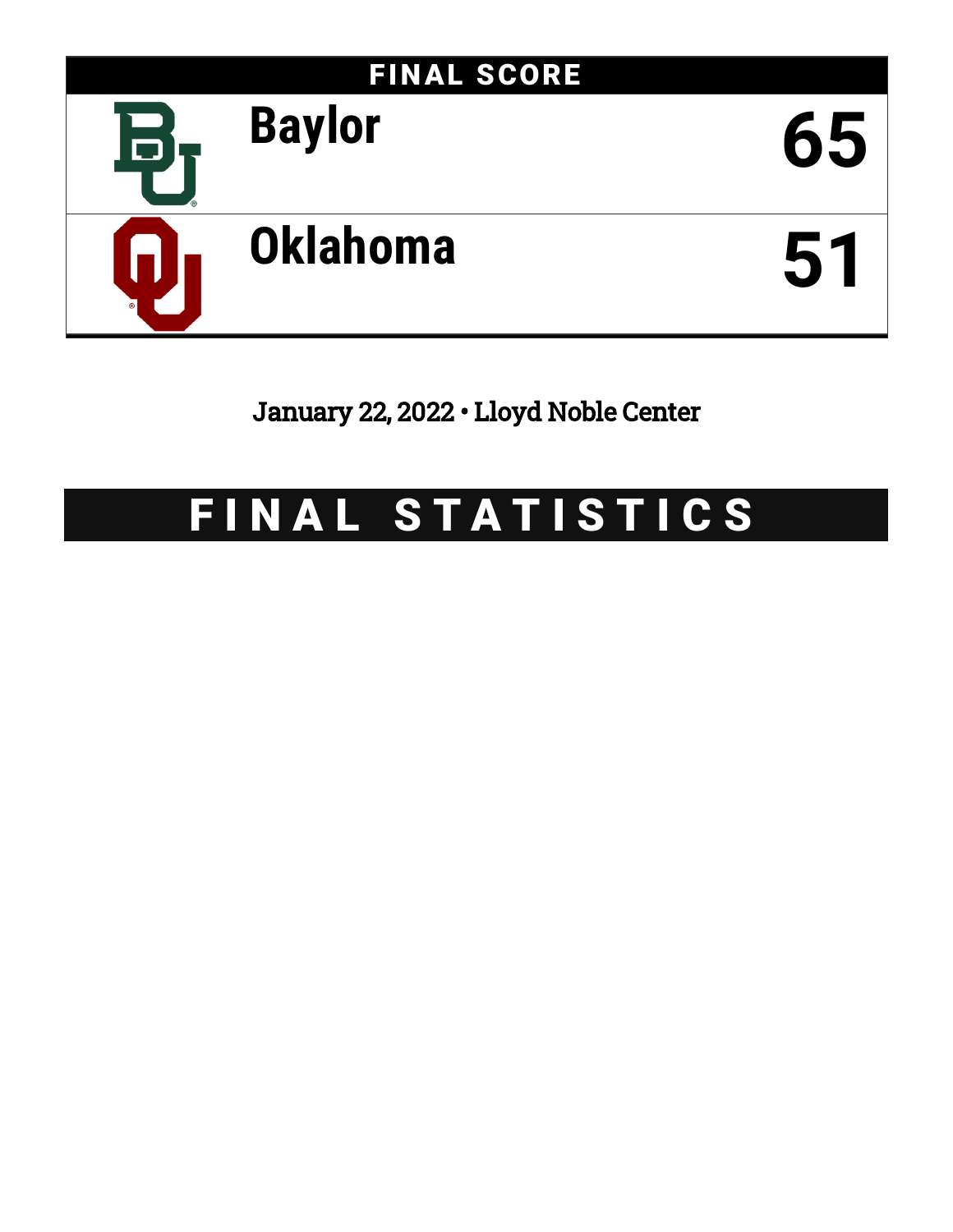### **Official Box Score Baylor vs Oklahoma Game Totals -- Final Statistics January 22, 2022 at Lloyd Noble Center**



# **Baylor 65**

| No.       | Player                 | S  | Pts             | FG.      | 3FG      | FT      | OR           | DR           | TR       | PF           | A            | TO.         | <b>Blk</b> | Stl      | Min    | $+/-$ |
|-----------|------------------------|----|-----------------|----------|----------|---------|--------------|--------------|----------|--------------|--------------|-------------|------------|----------|--------|-------|
| 00        | THAMBA, FLO            | F  |                 | $2 - 4$  | $0 - 0$  | $3-5$   | 4            | 6            | 10       | 4            | 0            | 4           |            | 3        | 28     | 19    |
| 02        | <b>BROWN, KENDALL</b>  | F. | 10              | $2 - 6$  | $0 - 1$  | $6-6$   | 4            | 4            | 8        | 3            | 3            | 3           | $\Omega$   | 2        | 35     | 18    |
| 10        | <b>FLAGLER, ADAM</b>   | G. | 16              | $6 - 13$ | $2 - 6$  | $2 - 4$ | 0            | 1            |          | $\Omega$     | 3            | 2           | $\Omega$   |          | 2 32   | 6     |
| 11        | AKINJO, JAMES          | G  | $\mathcal{P}$   | $1 - 6$  | $0 - 2$  | $0 - 0$ | 0            |              | 1        | 1            | 4            | $\mathbf 1$ | $\Omega$   | 4        | 30     | 3     |
| 24        | MAYER, MATTHEW         | F. | 12 <sup>°</sup> | $5 - 11$ | $2 - 7$  | $0 - 0$ | 0            | 2            | 2        | 4            | $\mathbf{0}$ | $\Omega$    | $\Omega$   | 4        | 27     | 29    |
| 03        | BONNER, DALE           | G  | $\Omega$        | $0 - 1$  | $0 - 0$  | $0 - 0$ | $\mathbf{0}$ | $\mathbf{0}$ | $\Omega$ | $\mathbf{0}$ |              | 1           | $\Omega$   | $\Omega$ | 8      | -5    |
| 04        | CRYER, LJ              | G  | 14              | $4-9$    | $2 - 4$  | $4 - 4$ | $\Omega$     | 2            | 2        | 1            | $\mathbf{0}$ | 3           | $\Omega$   | $\Omega$ | 28     | 5     |
| <b>23</b> | TCHAMWA TCHATCHOUA, JO | F  | 4               | $2 - 2$  | $0 - 0$  | $0 - 0$ | $\Omega$     | $\Omega$     | $\Omega$ | 1            | 1            | 1           | $\Omega$   | 1        | 12     | $-5$  |
|           | <b>TEAM</b>            |    |                 |          |          |         | 2            | 2            | 4        | $\mathbf{0}$ |              | 2           |            |          |        |       |
|           | <b>TOTALS</b>          |    |                 | 65 22-52 | $6 - 20$ | $15-19$ | 10           | 18           | 28       | 14           | 12 17        |             | 1          |          | 16 200 |       |

| Game                                | $22 - 52$ | 42.3%  | $6 - 20$ | $30.0\%$ | $15-19$   | 78.9% |                                              |
|-------------------------------------|-----------|--------|----------|----------|-----------|-------|----------------------------------------------|
| 2nd Half                            | $11 - 18$ | 61%    | 4-6      | 67%      | $14 - 17$ | 82%   |                                              |
| 1st Half                            | 11-34     | $32\%$ | $2 - 14$ | 14%      | $1 - 2$   | 50%   | Technical Fouls: None.                       |
| <b>Shooting By Period</b><br>Period | FG        | FG%    | 3FG      | 3FG%     | <b>FT</b> | FT%   | Last FG: 2nd-01:36<br>Largest lead: By 17 at |

## **Oklahoma 51**

| No. | Plaver                  | S  | Pts           | FG        | 3FG      | FТ       | 0R             | DR             | TR             | РF | A        | TO | <b>B</b> lk | Stl | Min        | $+/-$        |
|-----|-------------------------|----|---------------|-----------|----------|----------|----------------|----------------|----------------|----|----------|----|-------------|-----|------------|--------------|
| 00  | GOLDWIRE, JORDAN        | G  | $\mathcal{P}$ | $1-5$     | $0 - 2$  | $0-0$    | 0              | 2              | 2              | 3  | 3        |    | 0           |     | 33         | -14          |
| 01  | HILL, JALEN             | F  | 2             | $1 - 3$   | $0 - 0$  | $0 - 0$  | 3              | 4              |                |    | 1        | 2  | 0           |     | 28         | $-17$        |
| 02  | GIBSON, UMOJA           | G  | 13            | $4-9$     | $3 - 8$  | $2 - 2$  | 1.             | 2              | 3              | 3  | 2        | 2  | 0           | 0   | 33         | $-13$        |
| 35  | <b>GROVES, TANNER</b>   | F. | 11            | $4-6$     | $2 - 2$  | $1 - 4$  |                | 4              | 5              | 2  | $\Omega$ | 4  | $\Omega$    | 2   | 27         | $-19$        |
| 55  | <b>HARKLESS, ELIJAH</b> | G  | 12.           | $5 - 14$  | $0 - 4$  | $2 - 2$  | 1              | 2              | 3              |    | 0        | 2  |             | 0   | 32         | $-22$        |
| 03  | <b>MASON, ALSTON</b>    | G  | 0             | $0 - 0$   | $0 - 0$  | $0 - 0$  | 0              | 0              | 0              | 0  | $\Omega$ | 0  | $\Omega$    | 0   | 1          | 1            |
| 05  | <b>JOHNSON, MARVIN</b>  | G  | 5             | $2 - 3$   | $0 - 1$  | $1 - 2$  | 0              | 2              | $\overline{2}$ | 2  | 0        | 3  | 0           | 0   | 9          | 5            |
| 11  | MAWEIN, AKOL            | F  | 6             | $3 - 3$   | $0 - 0$  | $0 - 0$  | $\overline{2}$ | 2              | 4              |    | $\Omega$ | 1  | $\Omega$    | 2   | 13         | 6            |
| 14  | CORTES, BIJAN           | G  | $\Omega$      | $0 - 0$   | $0 - 0$  | $0 - 0$  | $\mathbf{0}$   | 0              | 0              | 2  | 0        | 3  | 0           | 0   | 12         | 3            |
| 34  | <b>GROVES, JACOB</b>    | G  | 0             | $0 - 1$   | $0 - 1$  | $0 - 0$  |                | $\overline{2}$ | 3              |    |          |    | $\Omega$    | 0   | 12         | $\mathbf{0}$ |
|     | <b>TEAM</b>             |    |               |           |          |          | 0              | 0              | 0              | 0  |          | 0  |             |     |            |              |
|     | <b>TOTALS</b>           |    | 51            | $20 - 44$ | $5 - 18$ | $6 - 10$ | 9              | 20             | 29             | 16 | 7        | 25 |             | 6   | <b>200</b> |              |
|     |                         |    |               |           |          |          |                |                |                |    |          |    |             |     |            |              |

| Game                                | $20 - 44$ | 45.5% | $5-18$ | 27.8% | $6 - 10$ | 60.0% |
|-------------------------------------|-----------|-------|--------|-------|----------|-------|
| 2nd Half                            | 11-25     | 44%   | 4-11   | 36%   | 4-6      | 67%   |
| 1st Half                            | $9 - 19$  | 47%   |        | 14%   | $2 - 4$  | 50%   |
| <b>Shooting By Period</b><br>Period | FG        | FG%   | 3FG    | 3FG%  | FТ       | FT%   |

*Last FG:* 2nd-01:24 *Largest lead:* By 4 at *Technical Fouls:* #35 GROVES @ 2nd - 06:18;

**Score 1st 2nd TOT** BAY 25 40 **65**

| Game Notes:<br>Officials: Doug Sirmons, Darron George, Byron Jarrett<br>Attendance: 11339 |
|-------------------------------------------------------------------------------------------|
|-------------------------------------------------------------------------------------------|

Start Time: **08:00 PM** Conference Game;

**BAY led for 33:34. OKLA led for 4:11. Game was tied for 0:0.** Times tied: **0** Lead Changes: **0**

OKLA 21 30 **51**

| <b>Points</b>     | <b>BAY</b>     | <b>OKLA</b>    |
|-------------------|----------------|----------------|
| In the Paint      | 26             | 20             |
| Off Turns         | 35             | 19             |
| 2nd Chance        | 5              | 10             |
| <b>Fast Break</b> | 4              | 6              |
| Bench             | 18             | 11             |
| Per Poss          | 0.970<br>30/67 | 0.797<br>23/64 |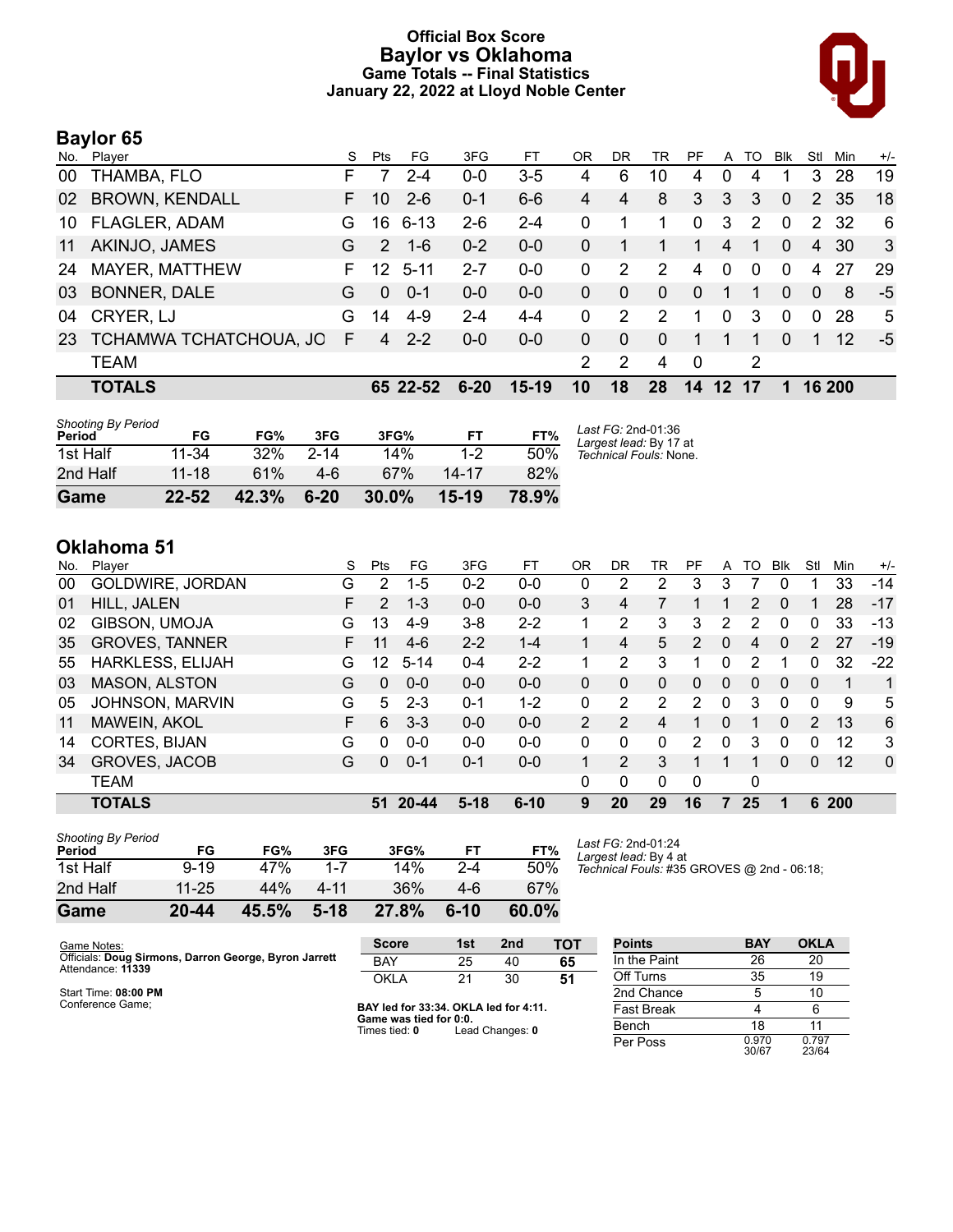### **Official Box Score Baylor vs Oklahoma First Half Statistics Only January 22, 2022 at Lloyd Noble Center**



# **Baylor 25**

| No. | Player                 | S. | <b>Pts</b>    | <b>FG</b> | 3FG      | FТ      | OR       | <b>DR</b> | TR       | <b>PF</b>    | A        | TO       | <b>B</b> lk | Stl      | <b>Min</b> | $+/-$          |
|-----|------------------------|----|---------------|-----------|----------|---------|----------|-----------|----------|--------------|----------|----------|-------------|----------|------------|----------------|
| 00  | THAMBA, FLO            | F  | 4             | $2 - 3$   | $0 - 0$  | $0 - 1$ | 3        | 4         |          |              | 0        |          |             | 2        | 13         | 7              |
| 02  | <b>BROWN, KENDALL</b>  | F. | 3             | $1 - 3$   | $0 - 1$  | $1 - 1$ | 4        |           | 5        | 1            | 3        | 2        | $\Omega$    |          | 16         | 6              |
|     | 10 FLAGLER, ADAM       | G  | 2             | $1 - 5$   | $0 - 2$  | $0-0$   | 0        | 0         | $\Omega$ | $\Omega$     |          | 1        | $\Omega$    | 2        | 14         | -1             |
| 11  | AKINJO, JAMES          | G  | $\Omega$      | $0 - 5$   | $0 - 2$  | $0-0$   | 0        |           | 1        | $\mathbf{0}$ | 2        | $\Omega$ | $\Omega$    | 3        | -17        | $\overline{2}$ |
| 24  | <b>MAYER, MATTHEW</b>  | F  | 6             | $3-9$     | $0-5$    | $0 - 0$ | 0        | 0         | $\Omega$ | 2            | $\Omega$ | $\Omega$ | $\Omega$    | 1        | 14         | 10             |
| 03  | <b>BONNER, DALE</b>    | G  | $\Omega$      | $0 - 1$   | $0 - 0$  | $0-0$   | 0        | $\Omega$  | $\Omega$ | $\Omega$     |          | $\Omega$ | $\Omega$    | $\Omega$ | 6          | $-1$           |
| 04  | CRYER, LJ              | G  | 8             | $3 - 7$   | $2 - 4$  | $0-0$   | $\Omega$ | $\Omega$  | $\Omega$ | $\Omega$     | $\Omega$ | 1        | $\Omega$    | $\Omega$ | 13         | $\Omega$       |
| 23  | TCHAMWA TCHATCHOUA, JO | F  | $\mathcal{P}$ | -1-1      | $0 - 0$  | $0 - 0$ | $\Omega$ | $\Omega$  | $\Omega$ | 1            |          | 0        | $\Omega$    | $\Omega$ | 7          | -3             |
|     | <b>TEAM</b>            |    |               | $0-0$     |          |         |          | 2         | 3        | - 0          |          | 1        |             |          |            |                |
|     | <b>TOTALS</b>          |    |               | 25 11-34  | $2 - 14$ | $1 - 2$ | 8        | 8         | 16       | 5            | 8        | 6        |             |          | 9100       |                |

| <b>Shooting By Period</b><br>Period | FG        | FG%   | 3FG      | 3FG%  |         | FT%   | Last FG Half: BAY 2nd-01:36 |
|-------------------------------------|-----------|-------|----------|-------|---------|-------|-----------------------------|
| 1st Half                            | $11 - 34$ | 32%   | $2 - 14$ | 14%   | $1-2$   | 50%   |                             |
| Game                                | $22 - 52$ | 42.3% | $6 - 20$ | 30.0% | $15-19$ | 78.9% |                             |

# **Oklahoma 21**

| No. | Player                  | S | <b>Pts</b>    | <b>FG</b> | 3FG     | <b>FT</b> | <b>OR</b>    | <b>DR</b>      | TR             | PF             | A        | TO           | <b>Blk</b> | Stl      | Min          | $+/-$          |
|-----|-------------------------|---|---------------|-----------|---------|-----------|--------------|----------------|----------------|----------------|----------|--------------|------------|----------|--------------|----------------|
| 00  | GOLDWIRE, JORDAN        | G | $\mathcal{P}$ | 1-3       | $0 - 1$ | $0-0$     | 0            | 2              | 2              |                |          | 6            | 0          | 0        | 18           | $-1$           |
| 01  | HILL, JALEN             | F | 0             | $0 - 0$   | $0 - 0$ | $0 - 0$   | 1            | 2              | 3              |                |          | 1            | 0          | $\Omega$ | 12           | $-3$           |
| 02  | GIBSON, UMOJA           | G | 5.            | $1 - 4$   | 1-4     | $2 - 2$   | 0            | 2              | 2              | 0              | 0        |              | 0          | 0        | 16           | -3             |
| 35  | <b>GROVES, TANNER</b>   | F | 0             | $0 - 0$   | $0 - 0$ | $0 - 2$   | $\Omega$     | $\overline{2}$ | $\overline{2}$ | 0              | 0        | 2            | 0          | 0        | 11           | -8             |
| 55  | <b>HARKLESS, ELIJAH</b> | G | 6             | $3 - 8$   | $0 - 2$ | $0 - 0$   | 0            |                | 1              | 0              | 0        | 1            |            | 0        | 16           | -1             |
| 03  | <b>MASON, ALSTON</b>    | G | 0             | $0 - 0$   | $0 - 0$ | $0 - 0$   | $\Omega$     | 0              | $\Omega$       | 0              | 0        | $\Omega$     | 0          | $\Omega$ | $\mathbf{0}$ | $\Omega$       |
| 05  | <b>JOHNSON, MARVIN</b>  | G | 4             | $2 - 2$   | $0 - 0$ | $0 - 0$   | $\mathbf{0}$ | 2              | 2              |                | 0        | 0            | 0          | $\Omega$ | 5            | 2              |
| 11  | MAWEIN, AKOL            | F | 4             | $2 - 2$   | $0 - 0$ | $0 - 0$   |              | 2              | 3              |                | 0        | $\mathbf{0}$ | 0          | 2        | 9            | $\overline{4}$ |
| 14  | <b>CORTES, BIJAN</b>    | G | 0             | $0-0$     | $0 - 0$ | $0 - 0$   | 0            | 0              | 0              | $\overline{2}$ | $\Omega$ | 2            | 0          | 0        | 4            | -6             |
| 34  | <b>GROVES, JACOB</b>    | G | 0             | $0 - 0$   | $0 - 0$ | $0 - 0$   | 1            | 2              | 3              | 0              |          | 1            | 0          | $\Omega$ | 9            | $-4$           |
|     | <b>TEAM</b>             |   |               | $0 - 0$   |         |           | 0            | 0              | $\Omega$       | $\mathbf{0}$   |          | $\mathbf{0}$ |            |          |              |                |
|     | <b>TOTALS</b>           |   | 21            | $9-19$    | $1 - 7$ | $2 - 4$   | 3            | 15             | 18             | 5              | 3        | 14           |            |          | 2 100        |                |
|     |                         |   |               |           |         |           |              |                |                |                |          |              |            |          |              |                |

| <b>Shooting By Period</b><br>Period | FG       | FG%   | 3FG     | 3FG%  |         | FT%   |
|-------------------------------------|----------|-------|---------|-------|---------|-------|
| 1st Half                            | $9 - 19$ | 47%   | $1 - 7$ | 14%   | $2 - 4$ | 50%   |
| Game                                | 20-44    | 45.5% | $5-18$  | 27.8% | $6-10$  | 60.0% |

*Last FG Half:* OKLA 2nd-01:24

| Game Notes:                                                                | <b>Score</b> | 1st | 2 <sub>nd</sub> | TOT | <b>Points (This Period)</b> | <b>BAY</b>     | <b>OKLA</b>    |
|----------------------------------------------------------------------------|--------------|-----|-----------------|-----|-----------------------------|----------------|----------------|
| Officials: Doug Sirmons, Darron George, Byron Jarrett<br>Attendance: 11339 | <b>BAY</b>   | 25  | 40              | 65  | In the Paint                | 16             | 10             |
|                                                                            | <b>OKLA</b>  | 21  | 30              | 51  | Off Turns                   | 19             |                |
| Start Time: 08:00 PM                                                       |              |     |                 |     | 2nd Chance                  |                |                |
| Conference Game;                                                           |              |     |                 |     | <b>Fast Break</b>           |                |                |
|                                                                            |              |     |                 |     | Bench                       | 10             |                |
|                                                                            |              |     |                 |     | Per Poss                    | 0.735<br>12/34 | 0.656<br>10/32 |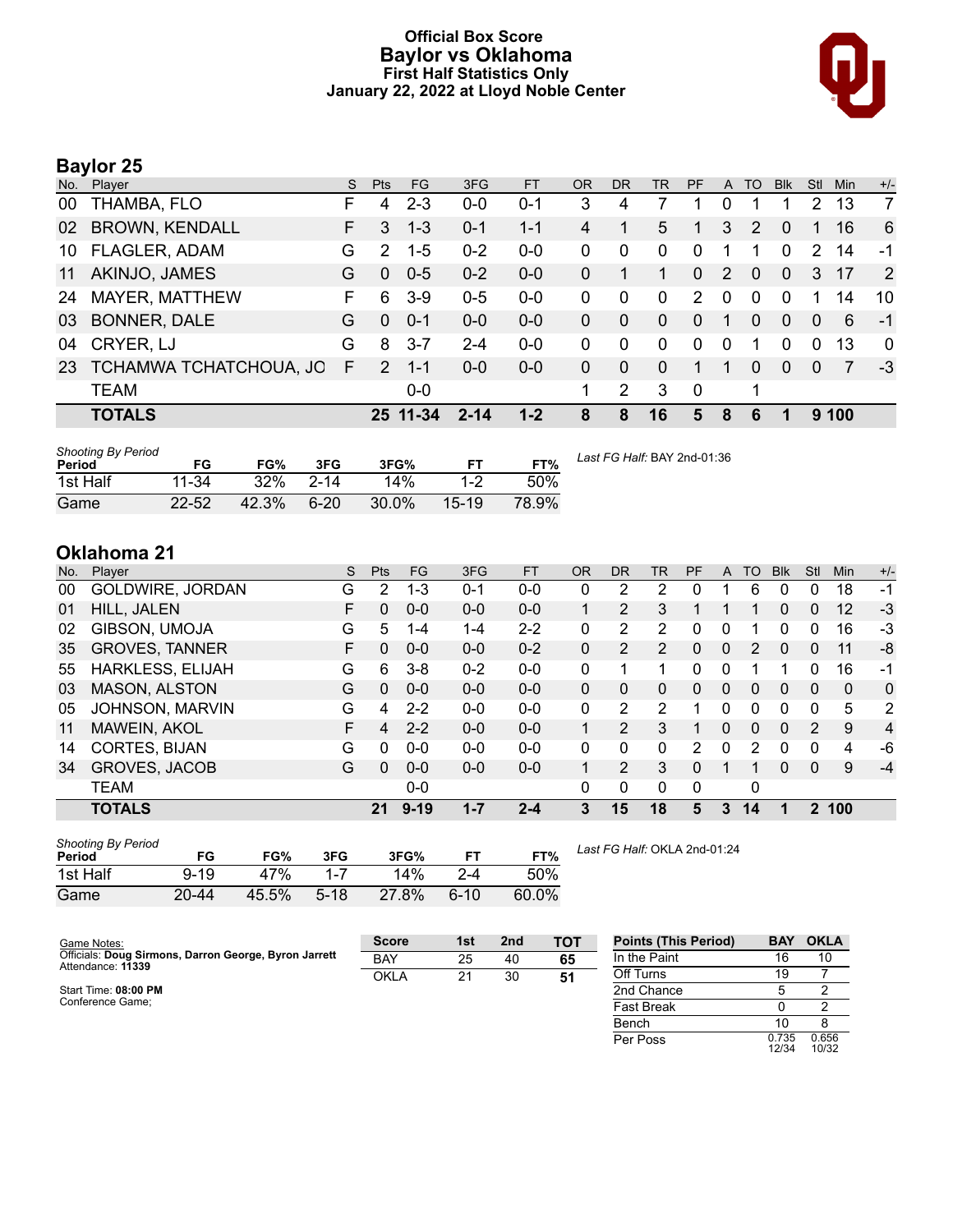#### **Official Play-By-Play Baylor vs Oklahoma First Half January 22, 2022 at Lloyd Noble Center**



#### **Period 1**

<mark>Starters:</mark><br>Baylor: 0 THAMBA,FLO (F); 2 BROWN,KENDALL (F); 10 FLAGLER,ADAM (G); 11 AKINJO,JAMES (G); 24 MAYER,MATTHEW (F);<br>Oklahoma: 0 GOLDWIRE,JORDAN (G); 1 HILL,JALEN (F); 2 GIBSON,UMOJA (G); 35 GROVES,TANNER (F); 55 HA

| Time  | <b>VISITORS: Baylor</b>              | <b>Score</b> | <b>Margin</b>  | <b>HOME: Oklahoma</b>             |
|-------|--------------------------------------|--------------|----------------|-----------------------------------|
| 19:46 |                                      |              |                | MISSED 3PTR by HARKLESS, ELIJAH   |
| 19:43 | REBOUND (DEF) by BROWN, KENDALL      |              |                |                                   |
| 19:20 | MISSED 3PTR by MAYER, MATTHEW        |              |                |                                   |
| 19:17 |                                      |              |                | REBOUND (DEF) by GOLDWIRE, JORDAN |
| 19:03 |                                      |              |                | TURNOVER by GROVES, TANNER        |
| 18:48 | GOOD! DUNK by THAMBA, FLO            | $0 - 2$      | V <sub>2</sub> |                                   |
| 18:48 | ASSIST by AKINJO, JAMES              |              |                |                                   |
| 18:32 |                                      |              |                | MISSED by GOLDWIRE, JORDAN        |
| 18:30 |                                      |              |                | REBOUND (OFF) by HILL, JALEN      |
| 18:30 | FOUL by MAYER, MATTHEW               |              |                |                                   |
| 18:28 |                                      |              |                | TURNOVER by GOLDWIRE, JORDAN      |
|       |                                      |              |                |                                   |
| 18:28 | STEAL by MAYER, MATTHEW              |              |                |                                   |
| 18:24 | MISSED LAYUP by AKINJO, JAMES        |              |                |                                   |
| 18:24 |                                      |              |                | BLOCK by HARKLESS, ELIJAH         |
| 18:10 |                                      |              |                | REBOUND (DEF) by GIBSON, UMOJA    |
| 18:09 |                                      |              |                | TURNOVER by GIBSON, UMOJA         |
| 18:09 | STEAL by AKINJO, JAMES               |              |                |                                   |
| 18:00 | GOOD! DUNK by MAYER, MATTHEW         | $0 - 4$      | V <sub>4</sub> |                                   |
| 18:00 | ASSIST by FLAGLER, ADAM              |              |                |                                   |
| 17:46 |                                      |              |                | TURNOVER by GOLDWIRE, JORDAN      |
| 17:46 | STEAL by AKINJO, JAMES               |              |                |                                   |
| 17:31 | MISSED 3PTR by MAYER, MATTHEW        |              |                |                                   |
| 17:24 |                                      |              |                | REBOUND (DEF) by HILL, JALEN      |
| 17:13 |                                      |              |                | FOUL by HILL, JALEN               |
| 17:13 |                                      |              |                | TURNOVER by HILL, JALEN           |
| 17:13 |                                      |              |                | SUB OUT: HILL, JALEN              |
| 17:13 |                                      |              |                | SUB OUT: GROVES, TANNER           |
| 17:13 |                                      |              |                | SUB OUT: HARKLESS, ELIJAH         |
| 17:13 |                                      |              |                | SUB IN: MAWEIN, AKOL              |
| 17:13 |                                      |              |                | SUB IN: CORTES, BIJAN             |
| 17:13 |                                      |              |                | SUB IN: GROVES, JACOB             |
| 16:48 | MISSED 3PTR by MAYER, MATTHEW        |              |                |                                   |
| 16:45 |                                      |              |                | REBOUND (DEF) by MAWEIN, AKOL     |
| 16:34 |                                      |              |                | TURNOVER by GOLDWIRE, JORDAN      |
| 16:34 | STEAL by AKINJO, JAMES               |              |                |                                   |
| 16:25 | MISSED 3PTR by AKINJO, JAMES         |              |                |                                   |
| 16:21 |                                      |              |                | REBOUND (DEF) by MAWEIN, AKOL     |
| 16:00 |                                      |              |                | TURNOVER by CORTES, BIJAN         |
| 16:00 | STEAL by THAMBA, FLO                 |              |                |                                   |
| 15:52 | GOOD! LAYUP by BROWN, KENDALL        | $0-6$        | $V_6$          |                                   |
| 15:52 |                                      |              |                | FOUL by CORTES, BIJAN             |
| 15:52 | <b>TIMEOUT MEDIA</b>                 |              |                |                                   |
| 15:52 |                                      |              |                | SUB OUT: MAWEIN, AKOL             |
| 15:52 |                                      |              |                | SUB IN: GROVES, TANNER            |
| 15:52 | SUB OUT: THAMBA, FLO                 |              |                |                                   |
| 15:52 | SUB OUT: AKINJO, JAMES               |              |                |                                   |
| 15:52 | SUB OUT: MAYER, MATTHEW              |              |                |                                   |
| 15:52 | SUB IN: BONNER, DALE                 |              |                |                                   |
| 15:52 | SUB IN: CRYER, LJ                    |              |                |                                   |
| 15:52 |                                      |              |                |                                   |
|       | SUB IN: TCHAMWA TCHATCHOUA, JONATHAN |              |                |                                   |
| 15:52 | GOOD! FT by BROWN, KENDALL           | $0 - 7$      | V <sub>7</sub> |                                   |
| 15:25 |                                      |              |                | TURNOVER by GOLDWIRE, JORDAN      |
| 15:25 |                                      |              |                | SUB OUT: GOLDWIRE, JORDAN         |
| 15:25 |                                      |              |                | SUB OUT: GIBSON, UMOJA            |
| 15:25 |                                      |              |                | SUB IN: HILL, JALEN               |
| 15:25 |                                      |              |                | SUB IN: HARKLESS, ELIJAH          |
| 15:15 | MISSED 3PTR by CRYER, LJ             |              |                |                                   |
| 15:12 | REBOUND (OFF) by BROWN, KENDALL      |              |                |                                   |
| 15:10 | MISSED JUMPER by BONNER, DALE        |              |                |                                   |
| 15:07 | REBOUND (OFF) by BROWN, KENDALL      |              |                |                                   |
| 15:05 | GOOD! 3PTR by CRYER, LJ              | $0 - 10$     | $V$ 10         |                                   |
| 15:05 | ASSIST by BROWN, KENDALL             |              |                |                                   |
| 15:04 |                                      |              |                | TIMEOUT 30SEC                     |
| 14:34 |                                      | $2 - 10$     | V 8            | GOOD! JUMPER by HARKLESS, ELIJAH  |
| 14:15 |                                      |              |                | FOUL by CORTES, BIJAN             |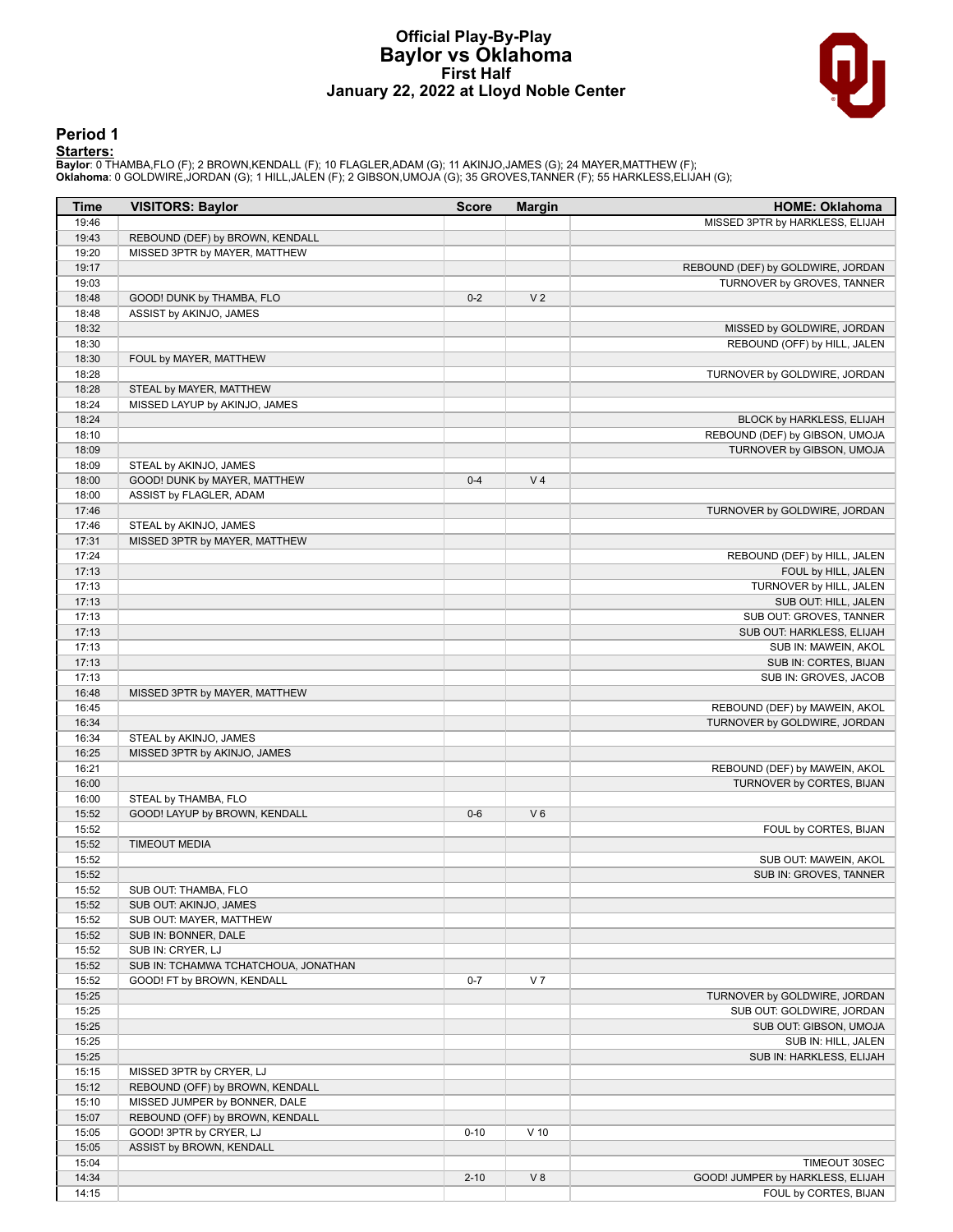| <b>Time</b>    | <b>VISITORS: Baylor</b>                                        | <b>Score</b> | <b>Margin</b>  | <b>HOME: Oklahoma</b>                                        |
|----------------|----------------------------------------------------------------|--------------|----------------|--------------------------------------------------------------|
| 14:15          |                                                                |              |                | SUB OUT: CORTES, BIJAN                                       |
| 14:15          |                                                                |              |                | SUB IN: GOLDWIRE, JORDAN                                     |
| 14:15          | SUB OUT: BROWN, KENDALL                                        |              |                |                                                              |
| 14:15          | SUB OUT: FLAGLER, ADAM                                         |              |                |                                                              |
| 14:15<br>14:15 | SUB IN: AKINJO, JAMES<br>SUB IN: MAYER, MATTHEW                |              |                |                                                              |
| 14:11          | GOOD! JUMPER by TCHAMWA TCHATCHOUA, JONATHAN                   | $2 - 12$     | $V$ 10         |                                                              |
| 14:11          | ASSIST by BONNER, DALE                                         |              |                |                                                              |
| 13:43          | FOUL by TCHAMWA TCHATCHOUA, JONATHAN                           |              |                |                                                              |
| 13:43          |                                                                |              |                | SUB OUT: GROVES, JACOB                                       |
| 13:43          |                                                                |              |                | SUB OUT: GROVES, TANNER                                      |
| 13:43          |                                                                |              |                | SUB IN: GIBSON, UMOJA                                        |
| 13:43          |                                                                |              |                | SUB IN: MAWEIN, AKOL                                         |
| 13:35<br>13:35 |                                                                | $4 - 12$     | V8             | GOOD! DUNK by MAWEIN, AKOL<br>ASSIST by GOLDWIRE, JORDAN     |
| 13:13          | TURNOVER by CRYER, LJ                                          |              |                |                                                              |
| 13:13          |                                                                |              |                | STEAL by MAWEIN, AKOL                                        |
| 13:04          |                                                                | $7 - 12$     | V <sub>5</sub> | GOOD! 3PTR by GIBSON, UMOJA                                  |
| 13:04          |                                                                |              |                | ASSIST by HILL, JALEN                                        |
| 12:41          | MISSED 3PTR by AKINJO, JAMES                                   |              |                |                                                              |
| 12:39          |                                                                |              |                | REBOUND (DEF) by GIBSON, UMOJA                               |
| 12:19<br>12:16 | REBOUND (DEF) by TEAM                                          |              |                | MISSED JUMPER by HARKLESS, ELIJAH                            |
| 12:16          | SUB OUT: BONNER, DALE                                          |              |                |                                                              |
| 12:16          | SUB OUT: CRYER, LJ                                             |              |                |                                                              |
| 12:16          | SUB OUT: TCHAMWA TCHATCHOUA, JONATHAN                          |              |                |                                                              |
| 12:16          | SUB IN: THAMBA, FLO                                            |              |                |                                                              |
| 12:16          | SUB IN: BROWN, KENDALL                                         |              |                |                                                              |
| 12:16          | SUB IN: FLAGLER, ADAM                                          |              |                |                                                              |
| 12:02<br>11:59 | MISSED 3PTR by BROWN, KENDALL                                  |              |                | REBOUND (DEF) by GOLDWIRE, JORDAN                            |
| 11:56          |                                                                |              |                | MISSED 3PTR by GIBSON, UMOJA                                 |
| 11:52          | REBOUND (DEF) by THAMBA, FLO                                   |              |                |                                                              |
| 11:38          | MISSED 3PTR by MAYER, MATTHEW                                  |              |                |                                                              |
| 11:35          |                                                                |              |                | REBOUND (DEF) by HILL, JALEN                                 |
| 11:21          |                                                                |              |                | MISSED LAYUP by HARKLESS, ELIJAH                             |
| 11:21          | BLOCK by THAMBA, FLO                                           |              |                |                                                              |
| 11:07<br>11:07 |                                                                | $9 - 12$     | $V_3$          | REBOUND (OFF) by MAWEIN, AKOL<br>GOOD! LAYUP by MAWEIN, AKOL |
| 10:54          | MISSED JUMPER by FLAGLER, ADAM                                 |              |                |                                                              |
| 10:52          | REBOUND (OFF) by THAMBA, FLO                                   |              |                |                                                              |
| 10:51          | TURNOVER by THAMBA, FLO                                        |              |                |                                                              |
| 10:51          |                                                                |              |                | STEAL by MAWEIN, AKOL                                        |
| 10:51          | <b>TIMEOUT MEDIA</b>                                           |              |                |                                                              |
| 10:51<br>10:51 |                                                                |              |                | SUB OUT: MAWEIN, AKOL<br>SUB IN: GROVES, TANNER              |
| 10:51          | SUB OUT: MAYER, MATTHEW                                        |              |                |                                                              |
| 10:51          | SUB IN: CRYER, LJ                                              |              |                |                                                              |
| 10:22          |                                                                | $11 - 12$    | V <sub>1</sub> | GOOD! JUMPER by HARKLESS, ELIJAH                             |
| 09:46          | TURNOVER by TEAM                                               |              |                |                                                              |
| 09:32          |                                                                |              |                | MISSED 3PTR by GIBSON, UMOJA                                 |
| 09:29<br>09:12 | REBOUND (DEF) by AKINJO, JAMES<br>MISSED JUMPER by CRYER, LJ   |              |                |                                                              |
| 09:09          | REBOUND (OFF) by THAMBA, FLO                                   |              |                |                                                              |
| 09:05          | MISSED 3PTR by FLAGLER, ADAM                                   |              |                |                                                              |
| 09:02          |                                                                |              |                | REBOUND (DEF) by GROVES, TANNER                              |
| 08:57          |                                                                |              |                | TURNOVER by GOLDWIRE, JORDAN                                 |
| 08:57          | SUB OUT: THAMBA, FLO                                           |              |                |                                                              |
| 08:57<br>08:57 | SUB OUT: BROWN, KENDALL                                        |              |                |                                                              |
| 08:57          | SUB IN: TCHAMWA TCHATCHOUA, JONATHAN<br>SUB IN: MAYER, MATTHEW |              |                |                                                              |
| 08:37          | GOOD! 3PTR by CRYER, LJ                                        | $11 - 15$    | V <sub>4</sub> |                                                              |
| 08:37          | ASSIST by TCHAMWA TCHATCHOUA, JONATHAN                         |              |                |                                                              |
| 08:06          |                                                                | 13-15        | V <sub>2</sub> | GOOD! JUMPER by HARKLESS, ELIJAH                             |
| 07:50          | MISSED 3PTR by FLAGLER, ADAM                                   |              |                |                                                              |
| 07:47          | REBOUND (OFF) by TEAM                                          |              |                |                                                              |
| 07:47<br>07:47 | <b>TIMEOUT MEDIA</b>                                           |              |                | SUB OUT: HILL, JALEN                                         |
| 07:47          |                                                                |              |                | SUB IN: GROVES, JACOB                                        |
| 07:47          | SUB OUT: TCHAMWA TCHATCHOUA, JONATHAN                          |              |                |                                                              |
| 07:47          | SUB OUT: MAYER, MATTHEW                                        |              |                |                                                              |
| 07:47          | SUB IN: THAMBA, FLO                                            |              |                |                                                              |
| 07:47          | SUB IN: BROWN, KENDALL                                         |              |                |                                                              |
| 07:36<br>07:32 | MISSED LAYUP by AKINJO, JAMES                                  |              |                |                                                              |
| 07:15          | FOUL by THAMBA, FLO                                            |              |                | REBOUND (DEF) by GROVES, JACOB                               |
|                |                                                                |              |                |                                                              |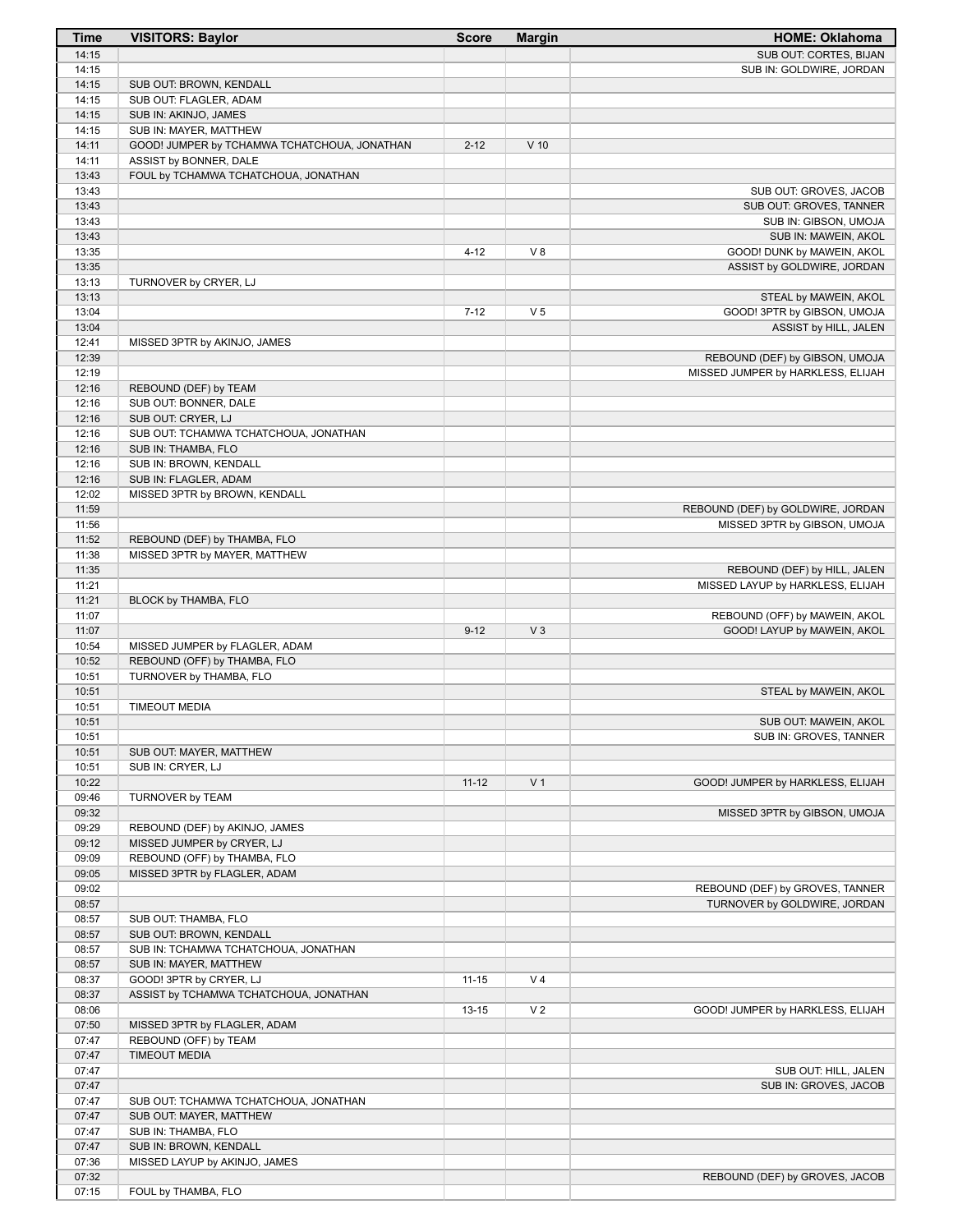| Time           | <b>VISITORS: Baylor</b>                          | <b>Score</b> | <b>Margin</b>  | <b>HOME: Oklahoma</b>               |
|----------------|--------------------------------------------------|--------------|----------------|-------------------------------------|
| 07:15          |                                                  | $14 - 15$    | V <sub>1</sub> | GOOD! FT by GIBSON, UMOJA           |
| 07:15          |                                                  |              |                | SUB OUT: GROVES, TANNER             |
| 07:15          |                                                  |              |                | SUB IN: MAWEIN, AKOL                |
| 07:15          | SUB OUT: THAMBA, FLO                             |              |                |                                     |
| 07:15          | SUB IN: TCHAMWA TCHATCHOUA, JONATHAN             |              |                |                                     |
| 07:15          |                                                  | $15 - 15$    | T              | GOOD! FT by GIBSON, UMOJA           |
| 07:15          |                                                  |              |                | SUB OUT: GIBSON, UMOJA              |
| 07:15          |                                                  |              |                | SUB IN: JOHNSON, MARVIN             |
| 07:03          | TURNOVER by BROWN, KENDALL                       |              |                |                                     |
| 06:44          |                                                  | $17 - 15$    | H <sub>2</sub> | GOOD! LAYUP by GOLDWIRE, JORDAN     |
| 06:31          | MISSED 3PTR by CRYER, LJ                         |              |                |                                     |
| 06:28          |                                                  |              |                | REBOUND (DEF) by JOHNSON, MARVIN    |
| 06:19          |                                                  |              |                | TURNOVER by GROVES, JACOB           |
| 06:19          | STEAL by FLAGLER, ADAM                           |              |                |                                     |
| 05:52          | MISSED LAYUP by FLAGLER, ADAM                    |              |                |                                     |
| 05:49          |                                                  |              |                | REBOUND (DEF) by GROVES, JACOB      |
| 05:47          |                                                  | 19-15        | H4             | GOOD! LAYUP by JOHNSON, MARVIN [FB] |
| 05:47          |                                                  |              |                | ASSIST by GROVES, JACOB             |
| 05:44          | TIMEOUT 30SEC                                    |              |                |                                     |
| 05:44          |                                                  |              |                | SUB OUT: GOLDWIRE, JORDAN           |
| 05:44          |                                                  |              |                | SUB IN: CORTES, BIJAN               |
| 05:44<br>05:44 | SUB OUT: CRYER, LJ<br>SUB OUT: AKINJO, JAMES     |              |                |                                     |
| 05:44          | SUB IN: BONNER, DALE                             |              |                |                                     |
| 05:44          | SUB IN: MAYER, MATTHEW                           |              |                |                                     |
| 05:44          |                                                  |              |                | SUB OUT: CORTES, BIJAN              |
| 05:44          |                                                  |              |                | SUB IN: GOLDWIRE, JORDAN            |
| 05:42          |                                                  |              |                | FOUL by JOHNSON, MARVIN             |
| 05:42          |                                                  |              |                | SUB OUT: GOLDWIRE, JORDAN           |
| 05:42          |                                                  |              |                | SUB IN: CORTES, BIJAN               |
| 05:32          | MISSED 3PTR by MAYER, MATTHEW                    |              |                |                                     |
| 05:29          |                                                  |              |                | REBOUND (DEF) by JOHNSON, MARVIN    |
| 05:20          |                                                  |              |                | TURNOVER by CORTES, BIJAN           |
| 05:20          | STEAL by FLAGLER, ADAM                           |              |                |                                     |
| 04:59          | GOOD! LAYUP by FLAGLER, ADAM                     | 19-17        | H <sub>2</sub> |                                     |
| 04:53          |                                                  |              |                | SUB OUT: CORTES, BIJAN              |
| 04:53          |                                                  |              |                | SUB OUT: HARKLESS, ELIJAH           |
| 04:53          |                                                  |              |                | SUB IN: GOLDWIRE, JORDAN            |
| 04:53          |                                                  |              |                | SUB IN: GIBSON, UMOJA               |
| 04:53          | SUB OUT: TCHAMWA TCHATCHOUA, JONATHAN            |              |                |                                     |
| 04:53          | SUB IN: THAMBA, FLO                              |              |                |                                     |
| 04:33          |                                                  | 21-17        | H4             | GOOD! LAYUP by JOHNSON, MARVIN      |
| 04:22          | MISSED LAYUP by BROWN, KENDALL                   |              |                |                                     |
| 04:20          | REBOUND (OFF) by BROWN, KENDALL                  |              |                |                                     |
| 04:20          | TURNOVER by FLAGLER, ADAM                        |              |                |                                     |
| 04:20          |                                                  |              |                | SUB OUT: MAWEIN, AKOL               |
| 04:20          |                                                  |              |                | SUB OUT: GROVES, JACOB              |
| 04:20          |                                                  |              |                | SUB IN: HILL, JALEN                 |
| 04:20          |                                                  |              |                | SUB IN: GROVES, TANNER              |
| 04:20          | SUB OUT: BROWN, KENDALL                          |              |                |                                     |
| 04:20          | SUB IN: AKINJO, JAMES                            |              |                |                                     |
| 03:58          | FOUL by MAYER, MATTHEW                           |              |                |                                     |
| 03:58          | <b>TIMEOUT MEDIA</b>                             |              |                |                                     |
| 03:58          | SUB OUT: BONNER, DALE                            |              |                |                                     |
| 03:58<br>03:58 | SUB OUT: FLAGLER, ADAM<br>SUB IN: BROWN, KENDALL |              |                |                                     |
| 03:58          | SUB IN: CRYER, LJ                                |              |                |                                     |
| 03:58          |                                                  |              |                | MISSED FT by GROVES, TANNER         |
| 03:58          |                                                  |              |                | REBOUND (DEADB) by TEAM             |
| 03:58          |                                                  |              |                | MISSED FT by GROVES, TANNER         |
| 03:57          | REBOUND (DEF) by THAMBA, FLO                     |              |                |                                     |
| 03:32          | MISSED JUMPER by CRYER, LJ                       |              |                |                                     |
| 03:29          | REBOUND (OFF) by BROWN, KENDALL                  |              |                |                                     |
| 03:28          | GOOD! LAYUP by MAYER, MATTHEW                    | $21 - 19$    | H <sub>2</sub> |                                     |
| 03:28          | ASSIST by BROWN, KENDALL                         |              |                |                                     |
| 03:02          |                                                  |              |                | TURNOVER by GROVES, TANNER          |
| 03:02          | STEAL by BROWN, KENDALL                          |              |                |                                     |
| 02:55          | TURNOVER by BROWN, KENDALL                       |              |                |                                     |
| 02:55          |                                                  |              |                | SUB OUT: JOHNSON, MARVIN            |
| 02:55          |                                                  |              |                | SUB OUT: GROVES, TANNER             |
| 02:55          |                                                  |              |                | SUB IN: MAWEIN, AKOL                |
| 02:55          |                                                  |              |                | SUB IN: HARKLESS, ELIJAH            |
| 02:50          |                                                  |              |                | TURNOVER by GOLDWIRE, JORDAN        |
| 02:50          | STEAL by THAMBA, FLO                             |              |                |                                     |
| 02:33          | GOOD! LAYUP by MAYER, MATTHEW                    | $21 - 21$    | T              |                                     |
| 02:33          | ASSIST by BROWN, KENDALL                         |              |                |                                     |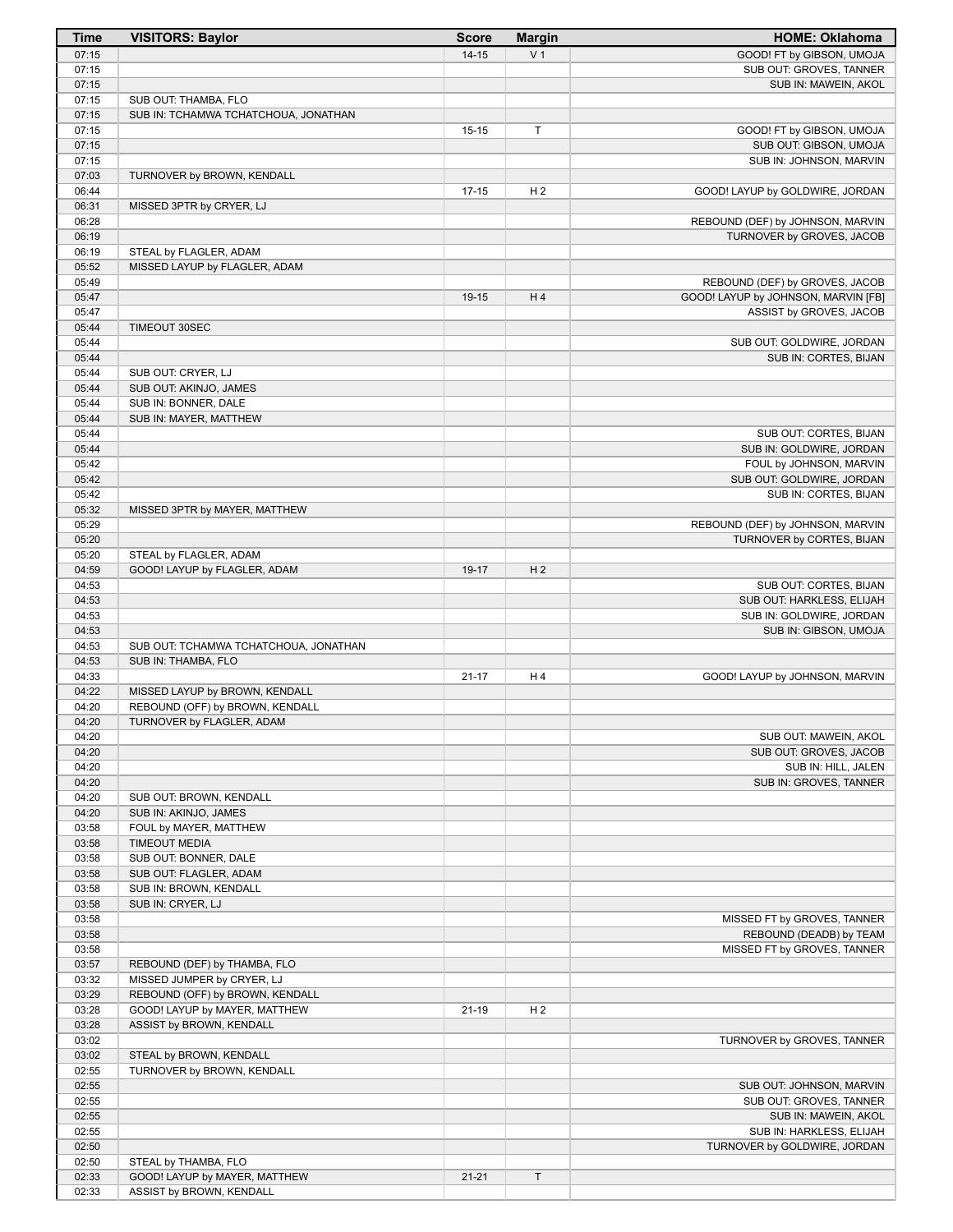| <b>Time</b> | <b>VISITORS: Baylor</b>              | <b>Score</b> | <b>Margin</b>  | <b>HOME: Oklahoma</b>             |
|-------------|--------------------------------------|--------------|----------------|-----------------------------------|
| 02:20       |                                      |              |                | TURNOVER by HARKLESS, ELIJAH      |
| 02:20       |                                      |              |                | SUB OUT: HILL, JALEN              |
| 02:20       |                                      |              |                | SUB IN: GROVES, JACOB             |
| 02:07       | GOOD! LAYUP by CRYER, LJ             | $21 - 23$    | V <sub>2</sub> |                                   |
| 01:47       | FOUL by BROWN, KENDALL               |              |                |                                   |
| 01:33       |                                      |              |                | MISSED JUMPER by HARKLESS, ELIJAH |
| 01:30       | REBOUND (DEF) by THAMBA, FLO         |              |                |                                   |
| 01:19       | MISSED LAYUP by MAYER, MATTHEW       |              |                |                                   |
| 01:14       | REBOUND (OFF) by THAMBA, FLO         |              |                |                                   |
| 01:12       | MISSED LAYUP by THAMBA, FLO          |              |                |                                   |
| 01:10       |                                      |              |                | REBOUND (DEF) by HARKLESS, ELIJAH |
| 01:09       |                                      |              |                | MISSED 3PTR by GOLDWIRE, JORDAN   |
| 01:06       |                                      |              |                | REBOUND (OFF) by GROVES, JACOB    |
| 01:04       |                                      |              |                | MISSED 3PTR by HARKLESS, ELIJAH   |
| 01:01       | REBOUND (DEF) by THAMBA, FLO         |              |                |                                   |
| 00:41       | GOOD! LAYUP by THAMBA, FLO           | $21 - 25$    | V <sub>4</sub> |                                   |
| 00:41       | ASSIST by AKINJO, JAMES              |              |                |                                   |
| 00:41       |                                      |              |                | FOUL by MAWEIN, AKOL              |
| 00:41       |                                      |              |                | SUB OUT: MAWEIN, AKOL             |
| 00:41       |                                      |              |                | SUB OUT: GROVES, JACOB            |
| 00:41       |                                      |              |                | SUB IN: JOHNSON, MARVIN           |
| 00:41       |                                      |              |                | SUB IN: GROVES, TANNER            |
| 00:41       | SUB OUT: MAYER, MATTHEW              |              |                |                                   |
| 00:41       | SUB IN: BONNER, DALE                 |              |                |                                   |
| 00:41       | MISSED FT by THAMBA, FLO             |              |                |                                   |
| 00:41       |                                      |              |                | REBOUND (DEF) by GROVES, TANNER   |
| 00:12       |                                      |              |                | MISSED 3PTR by GIBSON, UMOJA      |
| 00:12       | REBOUND (DEF) by TEAM                |              |                |                                   |
| 00:12       |                                      |              |                | SUB OUT: GIBSON, UMOJA            |
| 00:12       |                                      |              |                | SUB IN: MASON, ALSTON             |
| 00:12       | SUB OUT: THAMBA, FLO                 |              |                |                                   |
| 00:12       | SUB OUT: BROWN, KENDALL              |              |                |                                   |
| 00:12       | SUB OUT: BONNER, DALE                |              |                |                                   |
| 00:12       | SUB IN: FLAGLER, ADAM                |              |                |                                   |
| 00:12       | SUB IN: TCHAMWA TCHATCHOUA, JONATHAN |              |                |                                   |
| 00:12       | SUB IN: MAYER, MATTHEW               |              |                |                                   |
| 00:02       | MISSED JUMPER by AKINJO, JAMES       |              |                |                                   |
| 00:02       |                                      |              |                | REBOUND (DEADB) by TEAM           |

# **Baylor 25, Oklahoma 21**

| <b>Points (This Period)</b> | <b>BAY</b>     | <b>OKLA</b>    |
|-----------------------------|----------------|----------------|
| In the Paint                | 16             | 10             |
| Off Turns                   | 19             |                |
| 2nd Chance                  |                |                |
| <b>Fast Break</b>           |                |                |
| Bench                       | 10             |                |
| Per Poss                    | 0.735<br>12/34 | 0.656<br>10/32 |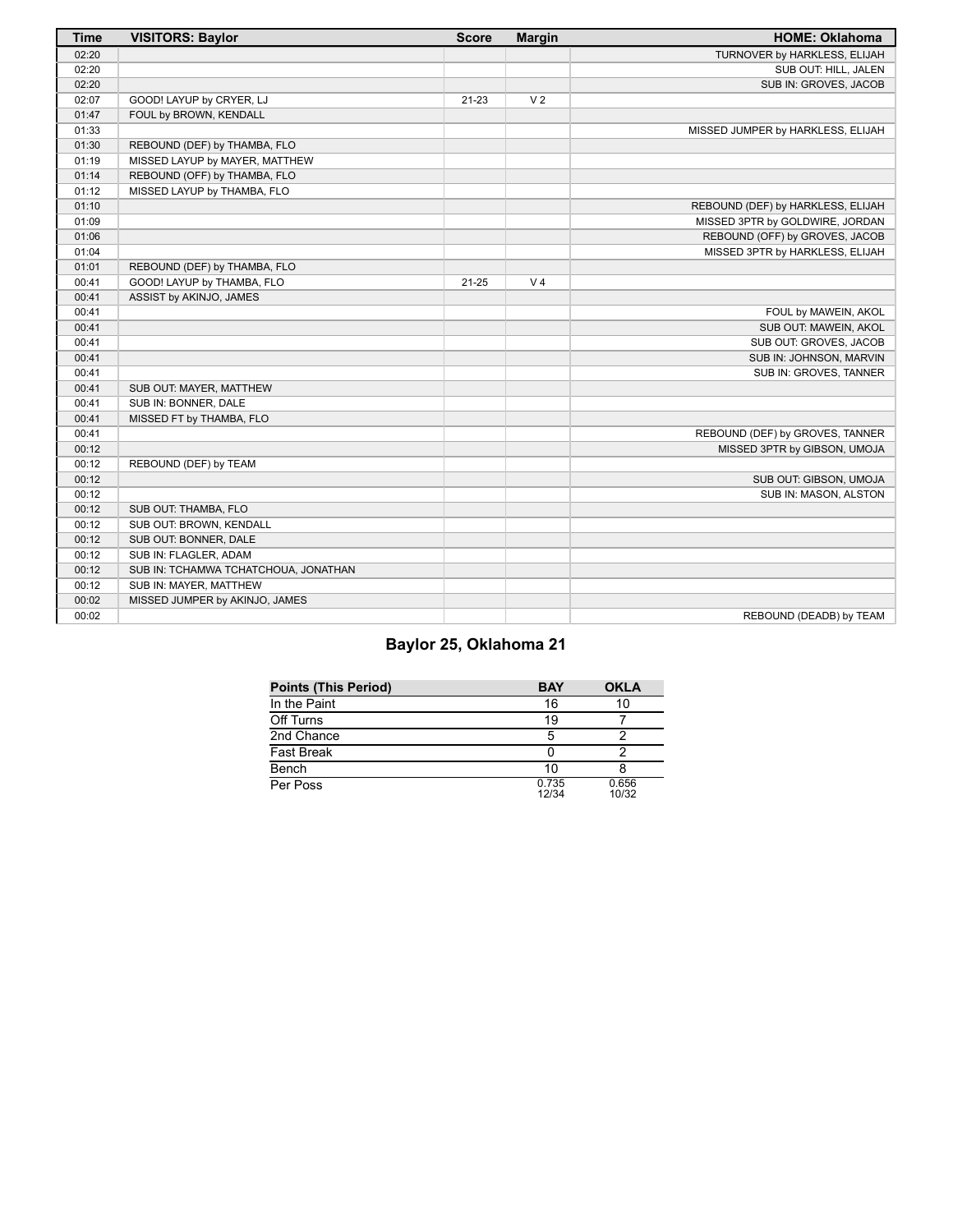### **Official Box Score Baylor vs Oklahoma Second Half Statistics Only January 22, 2022 at Lloyd Noble Center**



# **Baylor 40**

| No. | Player                 | S. | <b>Pts</b>    | <b>FG</b> | 3FG     | <b>FT</b> | OR             | DR       | TR             | <b>PF</b>      | A            | TO            | <b>B</b> lk | Stl            | Min            | $+/-$          |
|-----|------------------------|----|---------------|-----------|---------|-----------|----------------|----------|----------------|----------------|--------------|---------------|-------------|----------------|----------------|----------------|
| 00  | THAMBA, FLO            | F. | 3             | $0 - 1$   | $0 - 0$ | 3-4       | 1              | 2        | 3              | 3              | 0            | 3             | $\Omega$    |                | 16             | 12             |
|     | 02 BROWN, KENDALL      | F. |               | $1 - 3$   | $0 - 0$ | $5 - 5$   | $\overline{0}$ | 3        | 3              | $\overline{2}$ | $\mathbf{0}$ |               | $\Omega$    |                | 19             | 12             |
| 10  | <b>FLAGLER, ADAM</b>   | G  | 14            | $5 - 8$   | $2 - 4$ | $2 - 4$   | 0              |          |                | $\Omega$       | 2            | 1             | $\Omega$    | $\Omega$       | 17             | -7             |
| 11  | AKINJO, JAMES          | G  | $\mathcal{P}$ | $1 - 1$   | $0-0$   | $0 - 0$   | $\overline{0}$ | $\Omega$ | $\Omega$       | 1.             | 2            | 1             | $\Omega$    | 1.             | 13             | $\overline{1}$ |
| 24  | MAYER, MATTHEW         | F. | 6             | $2 - 2$   | $2 - 2$ | $0 - 0$   | 0              | 2        | $\overline{2}$ | 2              | $\Omega$     | $\mathbf{0}$  | $\Omega$    | 3              | 13             | 19             |
| 03  | <b>BONNER, DALE</b>    | G  | $\Omega$      | $0 - 0$   | $0 - 0$ | $0-0$     | $\Omega$       | 0        | 0              | $\mathbf{0}$   | $\Omega$     | 1             | $\Omega$    | $\overline{0}$ | 2              | $-4$           |
| 04  | CRYER, LJ              | G  | 6             | $1 - 2$   | $0-0$   | $4 - 4$   | $\Omega$       | 2        | 2              | 1.             | 0            | $\mathcal{P}$ | $\Omega$    | $\Omega$       | 16             | 5              |
| 23  | TCHAMWA TCHATCHOUA, JO | F  | 2             | $1 - 1$   | $0-0$   | $0 - 0$   | $\Omega$       | 0        | $\mathbf{0}$   | $\mathbf{0}$   | $\Omega$     |               | $\Omega$    |                | $\overline{4}$ | $-2$           |
|     | <b>TEAM</b>            |    |               | $0-0$     |         |           |                | 0        |                | $\Omega$       |              | 1             |             |                |                |                |
|     | <b>TOTALS</b>          |    | 40            | $11 - 18$ |         | 14-17     | $\overline{2}$ | 10       | 12             | 9              | 4            |               | $\bf{0}$    |                | 100            |                |

| <b>Shooting By Period</b><br>Period | FG        | FG%   | 3FG      | 3FG%  | FТ        | FT%   | Last FG Half: BAY - |
|-------------------------------------|-----------|-------|----------|-------|-----------|-------|---------------------|
| 2nd Half                            | $11 - 18$ | 61%   | 4-6      | 67%   | 14-17     | 82%   |                     |
| Game                                | $22 - 52$ | 42.3% | $6 - 20$ | 30.0% | $15 - 19$ | 78.9% |                     |

# **Oklahoma 30**

| No. | Plaver                  | S  | <b>Pts</b>    | <b>FG</b> | 3FG     | <b>FT</b> | <b>OR</b>      | DR             | TR       | PF            | A | TO | <b>Blk</b>   | Stl      | Min                     | $+/-$ |
|-----|-------------------------|----|---------------|-----------|---------|-----------|----------------|----------------|----------|---------------|---|----|--------------|----------|-------------------------|-------|
| 00  | GOLDWIRE, JORDAN        | G  | 0             | $0 - 2$   | $0 - 1$ | $0 - 0$   | 0              | 0              | 0        | 3             | 2 |    | 0            |          | 15                      | $-13$ |
| 01  | HILL, JALEN             | F  | $\mathcal{P}$ | $1 - 3$   | $0 - 0$ | $0 - 0$   | $\overline{2}$ | $\overline{2}$ | 4        | 0             | 0 |    | 0            |          | 16                      | $-14$ |
| 02  | GIBSON, UMOJA           | G  | 8             | $3 - 5$   | $2 - 4$ | $0 - 0$   | 1              | 0              | 1        | 3             | 2 |    | 0            | 0        | 17                      | $-10$ |
| 35  | <b>GROVES, TANNER</b>   | F. | 11            | $4-6$     | $2 - 2$ | $1 - 2$   | 1              | 2              | 3        | $\mathcal{P}$ | 0 | 2  | $\mathbf{0}$ | 2        | 16                      | $-11$ |
| 55  | <b>HARKLESS, ELIJAH</b> | G  | 6             | $2-6$     | $0 - 2$ | $2 - 2$   |                |                | 2        |               | 0 |    | 0            | 0        | 16                      | $-21$ |
| 03  | <b>MASON, ALSTON</b>    | G  | 0             | $0 - 0$   | $0 - 0$ | $0 - 0$   | 0              | 0              | 0        | 0             | 0 | 0  | $\Omega$     | $\Omega$ | 1                       | 1     |
| 05  | <b>JOHNSON, MARVIN</b>  | G  |               | $0 - 1$   | $0 - 1$ | $1 - 2$   | 0              | $\Omega$       | 0        |               | 0 | 3  | $\Omega$     | 0        | 4                       | 3     |
| 11  | MAWEIN, AKOL            | F  | 2             | $1 - 1$   | $0 - 0$ | $0 - 0$   |                | $\Omega$       |          | 0             | 0 |    | $\Omega$     | $\Omega$ | $\overline{\mathbf{4}}$ | 2     |
| 14  | CORTES, BIJAN           | G  | 0             | $0-0$     | $0 - 0$ | $0 - 0$   | 0              | $\Omega$       | $\Omega$ | $\Omega$      | 0 |    | 0            | 0        | 8                       | 9     |
| 34  | <b>GROVES, JACOB</b>    | G  | $\Omega$      | $0 - 1$   | $0 - 1$ | $0 - 0$   | 0              | 0              | $\Omega$ |               | 0 | 0  | $\Omega$     | 0        | 3                       | 4     |
|     | <b>TEAM</b>             |    |               | $0 - 0$   |         |           | 0              | 0              | 0        | 0             |   | 0  |              |          |                         |       |
|     | <b>TOTALS</b>           |    | 30            | $11 - 25$ | 4-11    | $4 - 6$   | 6              | 5              | 11       | 11            | 4 | 11 | 0            | 4        | 100                     |       |

| <b>Shooting By Period</b><br>Period | FG        | FG%   | 3FG      | 3FG%  |          | FT%   |
|-------------------------------------|-----------|-------|----------|-------|----------|-------|
| 2nd Half                            | 11-25     | 44%   | 4-11     | 36%   | 4-6      | 67%   |
| Game                                | $20 - 44$ | 45.5% | $5 - 18$ | 27.8% | $6 - 10$ | 60.0% |

*Last FG Half:* OKLA -

| Game Notes:                                                                | <b>Score</b> | 1st | 2 <sub>nd</sub> | <b>TOT</b> | <b>Points (This Period)</b> | <b>BAY</b>     | <b>OKLA</b>    |
|----------------------------------------------------------------------------|--------------|-----|-----------------|------------|-----------------------------|----------------|----------------|
| Officials: Doug Sirmons, Darron George, Byron Jarrett<br>Attendance: 11339 | <b>BAY</b>   | 25  | 40              | 65         | In the Paint                | 10             | 10             |
|                                                                            | OKLA         | 21  | 30              | 51         | Off Turns                   | 16             | 12             |
| Start Time: 08:00 PM                                                       |              |     |                 |            | 2nd Chance                  |                |                |
| Conference Game:                                                           |              |     |                 |            | <b>Fast Break</b>           |                |                |
|                                                                            |              |     |                 |            | Bench                       |                |                |
|                                                                            |              |     |                 |            | Per Poss                    | 1.143<br>18/35 | 0.938<br>13/32 |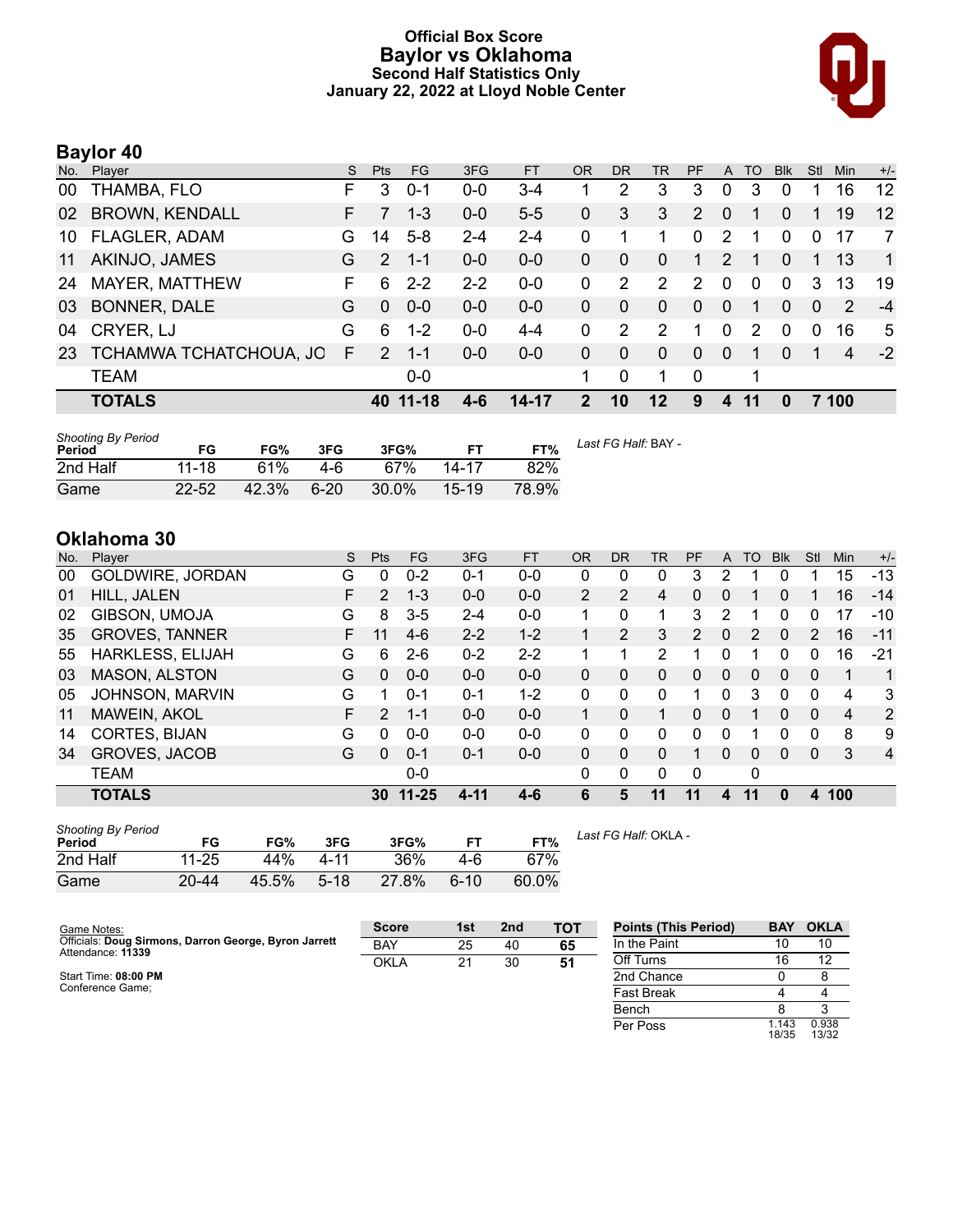#### **Official Play-By-Play Baylor vs Oklahoma Second Half January 22, 2022 at Lloyd Noble Center**



#### **Period 2**

<mark>Starters:</mark><br>Baylor: 0 THAMBA,FLO (F); 2 BROWN,KENDALL (F); 10 FLAGLER,ADAM (G); 11 AKINJO,JAMES (G); 24 MAYER,MATTHEW (F);<br>Oklahoma: 0 GOLDWIRE,JORDAN (G); 1 HILL,JALEN (F); 2 GIBSON,UMOJA (G); 35 GROVES,TANNER (F); 55 HA

| Time           | <b>VISITORS: Baylor</b>                  | <b>Score</b> | <b>Margin</b>   | <b>HOME: Oklahoma</b>                |
|----------------|------------------------------------------|--------------|-----------------|--------------------------------------|
| 20:00          |                                          |              |                 | SUB OUT: MASON, ALSTON               |
| 20:00          |                                          |              |                 | SUB OUT: JOHNSON, MARVIN             |
| 20:00          |                                          |              |                 | SUB IN: HILL, JALEN                  |
| 20:00          |                                          |              |                 | SUB IN: GIBSON, UMOJA                |
| 20:00          | SUB OUT: CRYER, LJ                       |              |                 |                                      |
| 20:00          | SUB OUT: TCHAMWA TCHATCHOUA, JONATHAN    |              |                 |                                      |
| 20:00          | SUB IN: THAMBA, FLO                      |              |                 |                                      |
| 20:00          | SUB IN: BROWN, KENDALL                   |              |                 |                                      |
| 19:43          | GOOD! 3PTR by FLAGLER, ADAM              | 21-28        | V <sub>7</sub>  |                                      |
| 19:43          | ASSIST by AKINJO, JAMES                  |              |                 |                                      |
| 19:13<br>19:11 |                                          |              |                 | MISSED 3PTR by HARKLESS, ELIJAH      |
| 18:54          | REBOUND (DEF) by MAYER, MATTHEW          |              |                 | FOUL by GIBSON, UMOJA                |
| 18:54          | GOOD! FT by THAMBA, FLO                  | 21-29        | V8              |                                      |
| 18:54          | GOOD! FT by THAMBA, FLO                  | 21-30        | V <sub>9</sub>  |                                      |
| 18:29          |                                          |              |                 | TURNOVER by HARKLESS, ELIJAH         |
| 18:29          | STEAL by MAYER, MATTHEW                  |              |                 |                                      |
| 18:20          | GOOD! 3PTR by MAYER, MATTHEW             | 21-33        | V <sub>12</sub> |                                      |
| 18:20          | ASSIST by AKINJO, JAMES                  |              |                 |                                      |
| 18:16          |                                          |              |                 | TIMEOUT 30SEC                        |
| 18:16          |                                          |              |                 | SUB OUT: HILL, JALEN                 |
| 18:16          |                                          |              |                 | SUB OUT: GROVES, TANNER              |
| 18:16          |                                          |              |                 | SUB OUT: HARKLESS, ELIJAH            |
| 18:16          |                                          |              |                 | SUB IN: MAWEIN, AKOL                 |
| 18:16          |                                          |              |                 | SUB IN: CORTES, BIJAN                |
| 18:16          |                                          |              |                 | SUB IN: GROVES, JACOB                |
| 17:50          |                                          |              |                 | MISSED LAYUP by GOLDWIRE, JORDAN     |
| 17:44          |                                          |              |                 | REBOUND (OFF) by MAWEIN, AKOL        |
| 17:44          |                                          | 23-33        | $V$ 10          | GOOD! LAYUP by MAWEIN, AKOL          |
| 17:37          | GOOD! LAYUP by BROWN, KENDALL            | 23-35        | V <sub>12</sub> |                                      |
| 17:37          | ASSIST by FLAGLER, ADAM                  |              |                 |                                      |
| 17:37          |                                          |              |                 | FOUL by GIBSON, UMOJA                |
| 17:37          |                                          |              |                 | SUB OUT: GOLDWIRE, JORDAN            |
| 17:37          |                                          |              |                 | SUB OUT: GIBSON, UMOJA               |
| 17:37          |                                          |              |                 | SUB IN: JOHNSON, MARVIN              |
| 17:37          |                                          |              |                 | SUB IN: HARKLESS, ELIJAH             |
| 17:37          | GOOD! FT by BROWN, KENDALL               | 23-36        | V <sub>13</sub> |                                      |
| 17:37          | SUB OUT: BROWN, KENDALL                  |              |                 |                                      |
| 17:37<br>17:29 | SUB IN: CRYER, LJ                        |              |                 | TURNOVER by JOHNSON, MARVIN          |
| 17:29          | STEAL by AKINJO, JAMES                   |              |                 |                                      |
| 17:13          | MISSED LAYUP by CRYER, LJ                |              |                 |                                      |
| 17:11          |                                          |              |                 | REBOUND (DEF) by HARKLESS, ELIJAH    |
| 17:08          |                                          | 25-36        | V <sub>11</sub> | GOOD! LAYUP by HARKLESS, ELIJAH [FB] |
| 16:40          | MISSED by THAMBA, FLO                    |              |                 |                                      |
| 16:36          | REBOUND (OFF) by THAMBA, FLO             |              |                 |                                      |
| 16:29          |                                          |              |                 | SUB OUT: GROVES, JACOB               |
| 16:29          |                                          |              |                 | SUB IN: HILL, JALEN                  |
| 16:29          | SUB OUT: THAMBA, FLO                     |              |                 |                                      |
| 16:29          | SUB OUT: MAYER, MATTHEW                  |              |                 |                                      |
| 16:29          | SUB IN: BROWN, KENDALL                   |              |                 |                                      |
| 16:29          | SUB IN: TCHAMWA TCHATCHOUA, JONATHAN     |              |                 |                                      |
| 16:20          | MISSED JUMPER by BROWN, KENDALL          |              |                 |                                      |
| 16:16          |                                          |              |                 | REBOUND (DEF) by HILL, JALEN         |
| 16:06          |                                          |              |                 | MISSED 3PTR by JOHNSON, MARVIN       |
| 16:03          | REBOUND (DEF) by BROWN, KENDALL          |              |                 |                                      |
| 15:59          | GOOD! LAYUP by FLAGLER, ADAM             | 25-38        | V <sub>13</sub> |                                      |
| 15:38          |                                          |              |                 | TURNOVER by MAWEIN, AKOL             |
| 15:38          | STEAL by TCHAMWA TCHATCHOUA, JONATHAN    |              |                 |                                      |
| 15:28          | TURNOVER by TCHAMWA TCHATCHOUA, JONATHAN |              |                 |                                      |
| 15:28          |                                          |              |                 | STEAL by HILL, JALEN                 |
| 15:24          |                                          |              |                 | FOUL by JOHNSON, MARVIN              |
| 15:24          |                                          |              |                 | TURNOVER by JOHNSON, MARVIN          |
| 15:24          | <b>TIMEOUT MEDIA</b>                     |              |                 |                                      |
| 15:24          |                                          |              |                 | SUB OUT: JOHNSON, MARVIN             |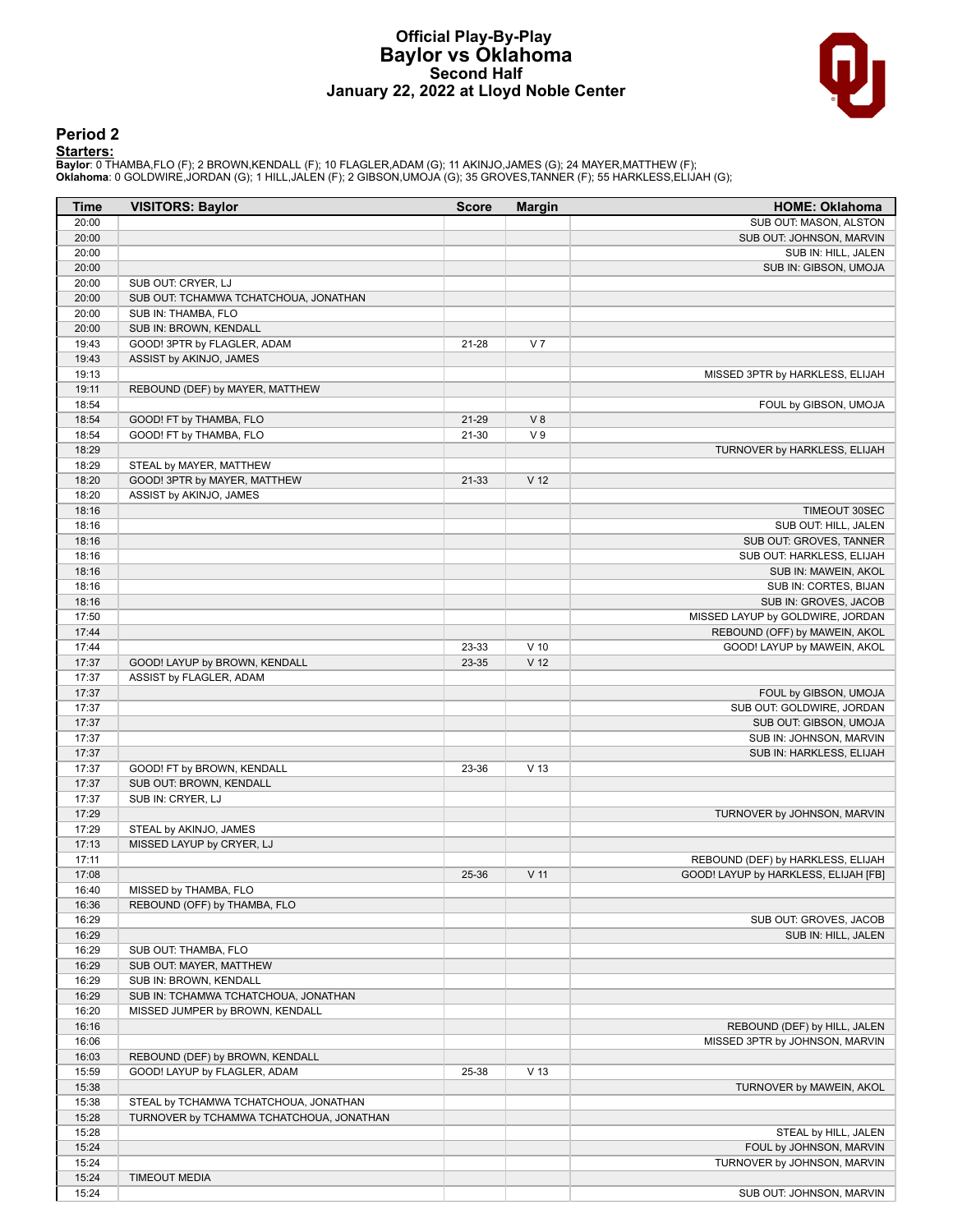| <b>Time</b>    | <b>VISITORS: Baylor</b>                                 | <b>Score</b> | <b>Margin</b>   | <b>HOME: Oklahoma</b>                                      |
|----------------|---------------------------------------------------------|--------------|-----------------|------------------------------------------------------------|
| 15:24          |                                                         |              |                 | SUB OUT: MAWEIN, AKOL                                      |
| 15:24          |                                                         |              |                 | SUB OUT: CORTES, BIJAN                                     |
| 15:24          |                                                         |              |                 | SUB IN: GOLDWIRE, JORDAN                                   |
| 15:24          |                                                         |              |                 | SUB IN: GIBSON, UMOJA                                      |
| 15:24          |                                                         |              |                 | SUB IN: GROVES, TANNER                                     |
| 15:06          | GOOD! JUMPER by TCHAMWA TCHATCHOUA, JONATHAN            | 25-40        | V <sub>15</sub> |                                                            |
| 15:06          | ASSIST by FLAGLER, ADAM                                 |              |                 |                                                            |
| 14:46          |                                                         | $27 - 40$    | V <sub>13</sub> | GOOD! LAYUP by GROVES, TANNER                              |
| 14:46<br>14:23 | TURNOVER by CRYER, LJ                                   |              |                 | ASSIST by GIBSON, UMOJA                                    |
| 14:13          |                                                         | $30 - 40$    | $V$ 10          | GOOD! 3PTR by GROVES, TANNER                               |
| 14:13          |                                                         |              |                 | ASSIST by GOLDWIRE, JORDAN                                 |
| 13:53          |                                                         |              |                 | FOUL by GIBSON, UMOJA                                      |
| 13:53          | GOOD! FT by BROWN, KENDALL                              | $30 - 41$    | V <sub>11</sub> |                                                            |
| 13:53          | SUB OUT: FLAGLER, ADAM                                  |              |                 |                                                            |
| 13:53          | SUB IN: MAYER, MATTHEW                                  |              |                 |                                                            |
| 13:53          | GOOD! FT by BROWN, KENDALL                              | $30 - 42$    | V <sub>12</sub> |                                                            |
| 13:42          | FOUL by MAYER, MATTHEW                                  |              |                 |                                                            |
| 13:35          | FOUL by AKINJO, JAMES                                   |              |                 |                                                            |
| 13:35          | SUB OUT: TCHAMWA TCHATCHOUA, JONATHAN                   |              |                 |                                                            |
| 13:35          | SUB IN: THAMBA, FLO                                     |              |                 |                                                            |
| 13:33          |                                                         |              |                 | MISSED LAYUP by HILL, JALEN                                |
| 13:29          |                                                         |              |                 | REBOUND (OFF) by HILL, JALEN                               |
| 13:28          |                                                         |              |                 | MISSED JUMPER by GROVES, TANNER                            |
| 13:28          |                                                         |              |                 | REBOUND (OFF) by HILL, JALEN                               |
| 13:15          |                                                         |              |                 | MISSED JUMPER by HARKLESS, ELIJAH                          |
| 13:12<br>12:50 | REBOUND (DEF) by THAMBA, FLO<br>TURNOVER by THAMBA, FLO |              |                 |                                                            |
| 12:50          |                                                         |              |                 | STEAL by GROVES, TANNER                                    |
| 12:44          | SUB OUT: AKINJO, JAMES                                  |              |                 |                                                            |
| 12:44          | SUB IN: FLAGLER, ADAM                                   |              |                 |                                                            |
| 12:43          |                                                         |              |                 | MISSED 3PTR by GIBSON, UMOJA                               |
| 12:40          | REBOUND (DEF) by FLAGLER, ADAM                          |              |                 |                                                            |
| 12:29          | GOOD! LAYUP by FLAGLER, ADAM                            | 30-44        | V <sub>14</sub> |                                                            |
| 12:10          |                                                         |              |                 | TURNOVER by GIBSON, UMOJA                                  |
| 12:10          | <b>TIMEOUT MEDIA</b>                                    |              |                 |                                                            |
| 12:10          |                                                         |              |                 | SUB OUT: HILL, JALEN                                       |
| 12:10          |                                                         |              |                 | SUB IN: JOHNSON, MARVIN                                    |
| 11:54          | FOUL by THAMBA, FLO                                     |              |                 |                                                            |
| 11:54          | TURNOVER by THAMBA, FLO                                 |              |                 |                                                            |
| 11:42          |                                                         |              |                 | TURNOVER by JOHNSON, MARVIN                                |
| 11:42          | STEAL by MAYER, MATTHEW                                 |              |                 |                                                            |
| 11:37          | MISSED LAYUP by FLAGLER, ADAM                           |              |                 |                                                            |
| 11:34          |                                                         |              |                 | REBOUND (DEF) by GROVES, TANNER                            |
| 11:32          | FOUL by MAYER, MATTHEW                                  |              |                 |                                                            |
| 11:32<br>11:32 | SUB OUT: CRYER, LJ<br>SUB OUT: MAYER, MATTHEW           |              |                 |                                                            |
| 11:32          | SUB IN: BONNER, DALE                                    |              |                 |                                                            |
| 11:32          | SUB IN: AKINJO, JAMES                                   |              |                 |                                                            |
| 11:28          |                                                         |              |                 | MISSED 3PTR by HARKLESS, ELIJAH                            |
| 11:26          | REBOUND (DEF) by BROWN, KENDALL                         |              |                 |                                                            |
| 10:57          | MISSED 3PTR by FLAGLER, ADAM                            |              |                 |                                                            |
| 10:57          | REBOUND (DEADB) by TEAM                                 |              |                 |                                                            |
| 10:57          |                                                         |              |                 | FOUL by GROVES, TANNER                                     |
| 10:57          |                                                         |              |                 | SUB OUT: JOHNSON, MARVIN                                   |
| 10:57          |                                                         |              |                 | SUB OUT: HARKLESS, ELIJAH                                  |
| 10:57          |                                                         |              |                 | SUB IN: HILL, JALEN                                        |
| 10:57          |                                                         |              |                 | SUB IN: CORTES, BIJAN                                      |
| 10:48          | TURNOVER by FLAGLER, ADAM                               |              |                 |                                                            |
| 10:34          |                                                         | 32-44        | V <sub>12</sub> | GOOD! LAYUP by GROVES, TANNER                              |
| 10:34          |                                                         |              |                 | ASSIST by GOLDWIRE, JORDAN                                 |
| 10:13          | TURNOVER by BONNER, DALE                                |              |                 |                                                            |
| 10:13          |                                                         |              |                 | STEAL by GOLDWIRE, JORDAN                                  |
| 10:09<br>09:31 |                                                         | 34-44        | $V$ 10          | GOOD! DUNK by HILL, JALEN [FB]<br>FOUL by GOLDWIRE, JORDAN |
| 09:31          | MISSED FT by THAMBA, FLO                                |              |                 |                                                            |
| 09:31          | REBOUND (DEADB) by TEAM                                 |              |                 |                                                            |
| 09:31          | SUB OUT: BONNER, DALE                                   |              |                 |                                                            |
| 09:31          | SUB IN: CRYER, LJ                                       |              |                 |                                                            |
| 09:31          | GOOD! FT by THAMBA, FLO                                 | 34-45        | $V$ 11          |                                                            |
| 09:31          | SUB OUT: THAMBA, FLO                                    |              |                 |                                                            |
| 09:31          | SUB IN: TCHAMWA TCHATCHOUA, JONATHAN                    |              |                 |                                                            |
| 09:17          |                                                         | 37-45        | V8              | GOOD! 3PTR by GIBSON, UMOJA                                |
| 08:46          | MISSED LAYUP by BROWN, KENDALL                          |              |                 |                                                            |
| 08:43          |                                                         |              |                 | REBOUND (DEF) by HILL, JALEN                               |
| 08:16          |                                                         |              |                 | MISSED JUMPER by HILL, JALEN                               |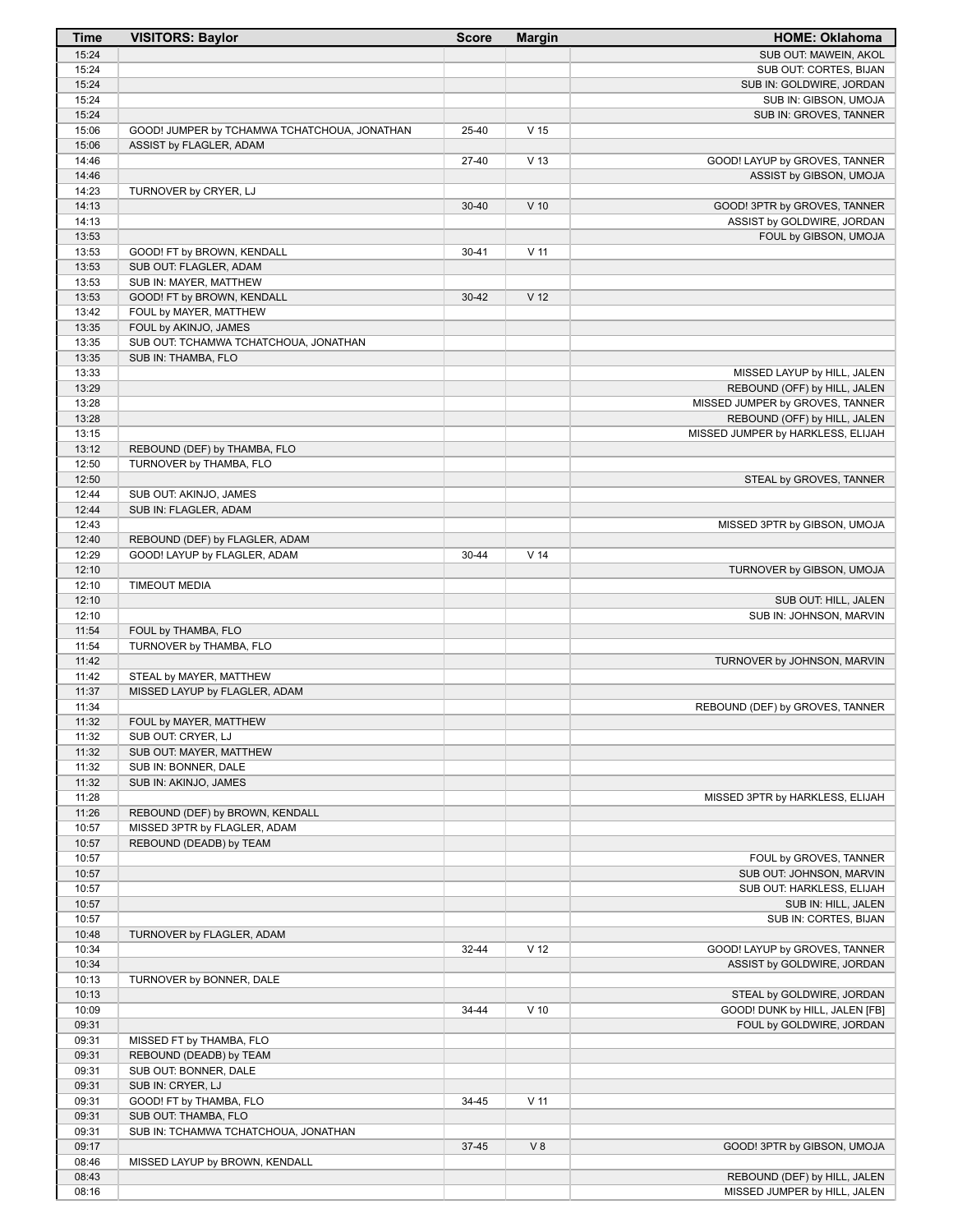| Time           | <b>VISITORS: Baylor</b>               | <b>Score</b> | <b>Margin</b>   | <b>HOME: Oklahoma</b>                                           |
|----------------|---------------------------------------|--------------|-----------------|-----------------------------------------------------------------|
| 08:13          | REBOUND (DEF) by CRYER, LJ            |              |                 |                                                                 |
| 08:02          |                                       |              |                 | FOUL by GOLDWIRE, JORDAN                                        |
| 08:02          | <b>TIMEOUT MEDIA</b>                  |              |                 |                                                                 |
| 08:02          |                                       |              |                 | SUB OUT: GOLDWIRE, JORDAN<br>SUB IN: HARKLESS, ELIJAH           |
| 08:02<br>08:02 | SUB OUT: TCHAMWA TCHATCHOUA, JONATHAN |              |                 |                                                                 |
| 08:02          | SUB IN: THAMBA, FLO                   |              |                 |                                                                 |
| 08:02          | MISSED FT by FLAGLER, ADAM            |              |                 |                                                                 |
| 08:02          | REBOUND (DEADB) by TEAM               |              |                 |                                                                 |
| 08:02          | MISSED FT by FLAGLER, ADAM            |              |                 |                                                                 |
| 08:02          |                                       |              |                 | REBOUND (DEF) by GROVES, TANNER                                 |
| 07:44          |                                       | 40-45        | V <sub>5</sub>  | GOOD! 3PTR by GROVES, TANNER                                    |
| 07:44          |                                       |              |                 | ASSIST by GIBSON, UMOJA                                         |
| 07:19<br>07:19 | TURNOVER by AKINJO, JAMES             |              |                 | STEAL by GROVES, TANNER                                         |
| 07:14          | FOUL by CRYER, LJ                     |              |                 |                                                                 |
| 07:14          |                                       | 41-45        | V <sub>4</sub>  | GOOD! FT by HARKLESS, ELIJAH                                    |
| 07:14          |                                       | 42-45        | $V_3$           | GOOD! FT by HARKLESS, ELIJAH                                    |
| 06:49          | GOOD! LAYUP by AKINJO, JAMES          | 42-47        | V <sub>5</sub>  |                                                                 |
| 06:46          | SUB OUT: FLAGLER, ADAM                |              |                 |                                                                 |
| 06:46          | SUB IN: MAYER, MATTHEW                |              |                 |                                                                 |
| 06:46          |                                       |              |                 | SUB OUT: CORTES, BIJAN                                          |
| 06:46<br>06:22 |                                       |              |                 | SUB IN: GOLDWIRE, JORDAN<br>TURNOVER by GROVES, TANNER          |
| 06:22          | STEAL by THAMBA, FLO                  |              |                 |                                                                 |
| 06:18          |                                       |              |                 | FOUL by HARKLESS, ELIJAH                                        |
| 06:18          |                                       |              |                 | FOUL (TECH) by GROVES, TANNER                                   |
| 06:18          | GOOD! FT by CRYER, LJ                 | 42-48        | $V_6$           |                                                                 |
| 06:18          | GOOD! FT by CRYER, LJ                 | 42-49        | V <sub>7</sub>  |                                                                 |
| 06:18          |                                       |              |                 | <b>TIMEOUT 30SEC</b>                                            |
| 06:18          | GOOD! FT by CRYER, LJ                 | 42-50        | V8              |                                                                 |
| 06:18<br>05:51 | GOOD! FT by CRYER, LJ                 | 42-51        | V <sub>9</sub>  | SUB OUT: GROVES, TANNER                                         |
| 05:51          |                                       |              |                 | SUB IN: MAWEIN, AKOL                                            |
| 05:47          |                                       |              |                 | MISSED JUMPER by HARKLESS, ELIJAH                               |
| 05:44          |                                       |              |                 | REBOUND (OFF) by HARKLESS, ELIJAH                               |
| 05:39          |                                       | 44-51        | V <sub>7</sub>  | GOOD! JUMPER by GIBSON, UMOJA                                   |
| 05:28          | SUB OUT: AKINJO, JAMES                |              |                 |                                                                 |
| 05:28          | SUB IN: FLAGLER, ADAM                 |              |                 |                                                                 |
| 05:20<br>05:20 | TURNOVER by CRYER, LJ                 |              |                 |                                                                 |
| 05:20          |                                       |              |                 | SUB OUT: MAWEIN, AKOL<br>SUB IN: GROVES, TANNER                 |
| 05:04          |                                       |              |                 | TURNOVER by HILL, JALEN                                         |
| 04:38          | GOOD! 3PTR by MAYER, MATTHEW          | 44-54        | $V$ 10          |                                                                 |
| 04:20          |                                       |              |                 | TURNOVER by GOLDWIRE, JORDAN                                    |
| 04:20          | STEAL by BROWN, KENDALL               |              |                 |                                                                 |
| 04:20          |                                       |              |                 | FOUL by GOLDWIRE, JORDAN                                        |
| 04:20<br>04:20 |                                       |              |                 | SUB OUT: GOLDWIRE, JORDAN                                       |
| 04:20          | GOOD! FT by BROWN, KENDALL [FB]       | 44-55        | V <sub>11</sub> | SUB IN: CORTES, BIJAN                                           |
| 04:20          | GOOD! FT by BROWN, KENDALL [FB]       | 44-56        | V <sub>12</sub> |                                                                 |
| 04:20          | FOUL by THAMBA, FLO                   |              |                 |                                                                 |
| 04:06          |                                       |              |                 | MISSED JUMPER by GROVES, TANNER                                 |
| 04:03          | REBOUND (DEF) by MAYER, MATTHEW       |              |                 |                                                                 |
| 03:41          | GOOD! JUMPER by FLAGLER, ADAM         | 44-58        | V <sub>14</sub> |                                                                 |
| 03:29          |                                       |              |                 | TURNOVER by CORTES, BIJAN                                       |
| 03:29<br>03:29 | <b>TIMEOUT MEDIA</b>                  |              |                 | SUB OUT: CORTES, BIJAN                                          |
| 03:29          |                                       |              |                 | SUB IN: GOLDWIRE, JORDAN                                        |
| 02:57          | TURNOVER by TEAM                      |              |                 |                                                                 |
| 02:45          |                                       | 46-58        | V <sub>12</sub> | GOOD! JUMPER by HARKLESS, ELIJAH                                |
| 02:14          | GOOD! 3PTR by FLAGLER, ADAM           | 46-61        | V <sub>15</sub> |                                                                 |
| 02:00          |                                       |              |                 | TURNOVER by GROVES, TANNER                                      |
| 02:00          | STEAL by MAYER, MATTHEW               |              |                 |                                                                 |
| 01:36<br>01:26 | GOOD! LAYUP by CRYER, LJ              | 46-63        | V 17            |                                                                 |
| 01:24          |                                       |              |                 | MISSED 3PTR by GIBSON, UMOJA<br>REBOUND (OFF) by GROVES, TANNER |
| 01:24          | FOUL by BROWN, KENDALL                |              |                 |                                                                 |
| 01:24          |                                       |              |                 | SUB OUT: GOLDWIRE, JORDAN                                       |
| 01:24          |                                       |              |                 | SUB OUT: HILL, JALEN                                            |
| 01:24          |                                       |              |                 | SUB OUT: HARKLESS, ELIJAH                                       |
| 01:24          |                                       |              |                 | SUB IN: JOHNSON, MARVIN                                         |
| 01:24          |                                       |              |                 | SUB IN: CORTES, BIJAN                                           |
| 01:24<br>01:24 |                                       | 47-63        | V <sub>16</sub> | SUB IN: GROVES, JACOB<br>GOOD! FT by GROVES, TANNER             |
| 01:24          |                                       |              |                 | MISSED FT by GROVES, TANNER                                     |
|                |                                       |              |                 |                                                                 |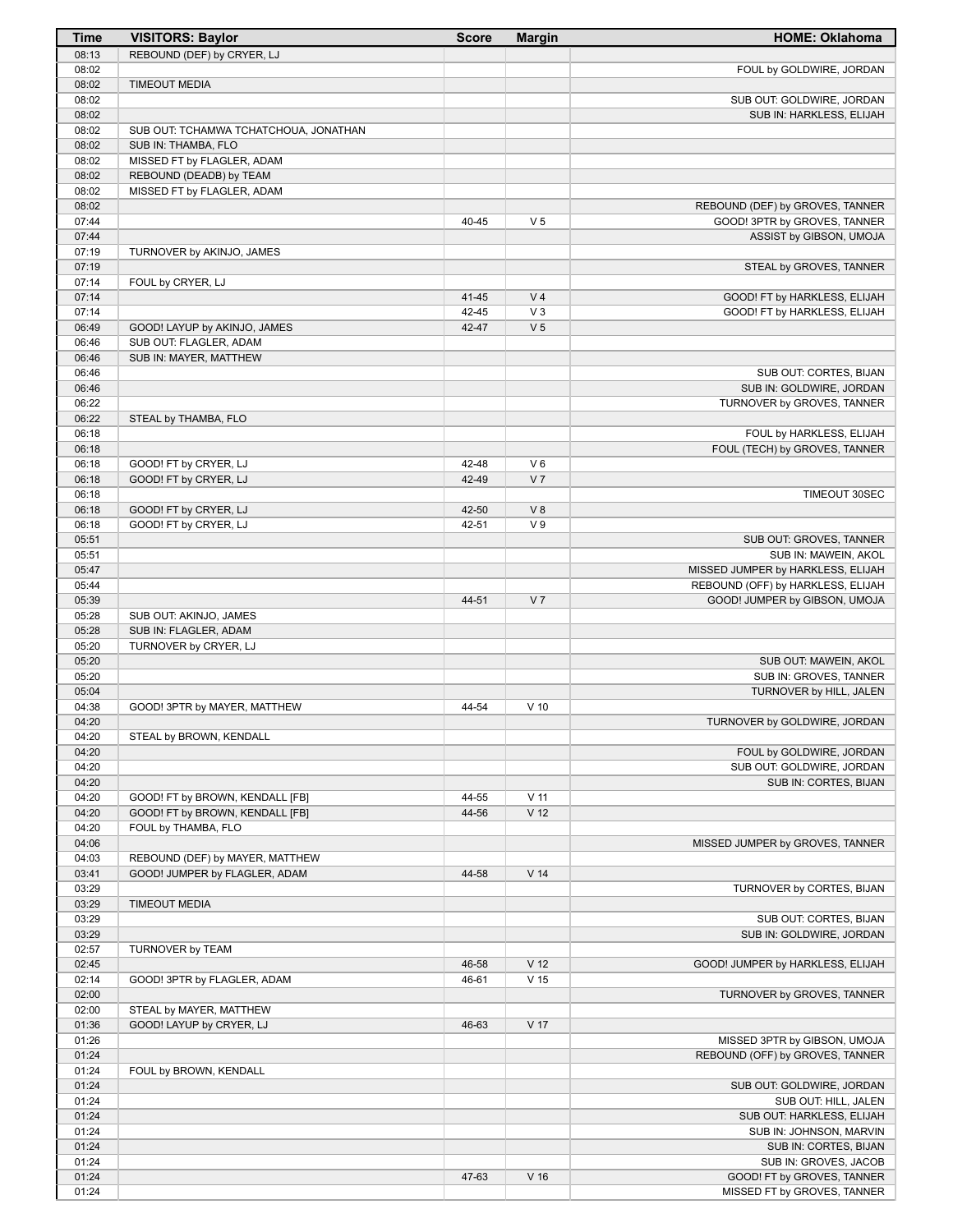| <b>Time</b> | <b>VISITORS: Baylor</b>         | <b>Score</b> | <b>Margin</b>   | <b>HOME: Oklahoma</b>           |
|-------------|---------------------------------|--------------|-----------------|---------------------------------|
| 01:24       |                                 |              |                 | REBOUND (OFF) by GIBSON, UMOJA  |
| 01:24       |                                 | 50-63        | V <sub>13</sub> | GOOD! 3PTR by GIBSON, UMOJA     |
| 01:23       |                                 |              |                 | <b>TIMEOUT TEAM</b>             |
| 01:23       |                                 |              |                 | SUB OUT: CORTES, BIJAN          |
| 01:23       |                                 |              |                 | SUB OUT: GROVES, TANNER         |
| 01:23       |                                 |              |                 | SUB IN: GOLDWIRE, JORDAN        |
| 01:23       |                                 |              |                 | SUB IN: HARKLESS, ELIJAH        |
| 01:21       |                                 |              |                 | FOUL by GROVES, JACOB           |
| 01:21       | GOOD! FT by FLAGLER, ADAM [FB]  | 50-64        | V <sub>14</sub> |                                 |
| 01:21       |                                 |              |                 | SUB OUT: JOHNSON, MARVIN        |
| 01:21       |                                 |              |                 | SUB IN: GROVES, TANNER          |
| 01:21       | GOOD! FT by FLAGLER, ADAM [FB]  | 50-65        | V <sub>15</sub> |                                 |
| 01:09       |                                 |              |                 | MISSED 3PTR by GOLDWIRE, JORDAN |
| 01:05       | REBOUND (DEF) by BROWN, KENDALL |              |                 |                                 |
| 00:38       | MISSED 3PTR by FLAGLER, ADAM    |              |                 |                                 |
| 00:37       | REBOUND (OFF) by TEAM           |              |                 |                                 |
| 00:37       |                                 |              |                 | SUB OUT: GOLDWIRE, JORDAN       |
| 00:37       |                                 |              |                 | SUB OUT: GIBSON, UMOJA          |
| 00:37       |                                 |              |                 | SUB OUT: GROVES, TANNER         |
| 00:37       |                                 |              |                 | SUB OUT: HARKLESS, ELIJAH       |
| 00:37       |                                 |              |                 | SUB IN: MASON, ALSTON           |
| 00:37       |                                 |              |                 | SUB IN: JOHNSON, MARVIN         |
| 00:37       |                                 |              |                 | SUB IN: MAWEIN, AKOL            |
| 00:37       |                                 |              |                 | SUB IN: CORTES, BIJAN           |
| 00:20       | FOUL by BROWN, KENDALL          |              |                 |                                 |
| 00:20       | TURNOVER by BROWN, KENDALL      |              |                 |                                 |
| 00:06       | FOUL by THAMBA, FLO             |              |                 |                                 |
| 00:06       |                                 | 51-65        | V <sub>14</sub> | GOOD! FT by JOHNSON, MARVIN     |
| 00:06       |                                 |              |                 | MISSED FT by JOHNSON, MARVIN    |
| 00:06       | REBOUND (DEF) by THAMBA, FLO    |              |                 |                                 |
| 00:06       | TURNOVER by THAMBA, FLO         |              |                 |                                 |
| 00:05       |                                 |              |                 | MISSED 3PTR by GROVES, JACOB    |
| 00:05       | REBOUND (DEF) by CRYER, LJ      |              |                 |                                 |

# **Baylor 65, Oklahoma 51**

| <b>Points (This Period)</b> | <b>BAY</b>     | <b>OKLA</b>    |
|-----------------------------|----------------|----------------|
| In the Paint                | 10             | 10             |
| Off Turns                   | 16             | 12             |
| 2nd Chance                  |                |                |
| Fast Break                  |                |                |
| Bench                       |                |                |
| Per Poss                    | 1.143<br>18/35 | 0.938<br>13/32 |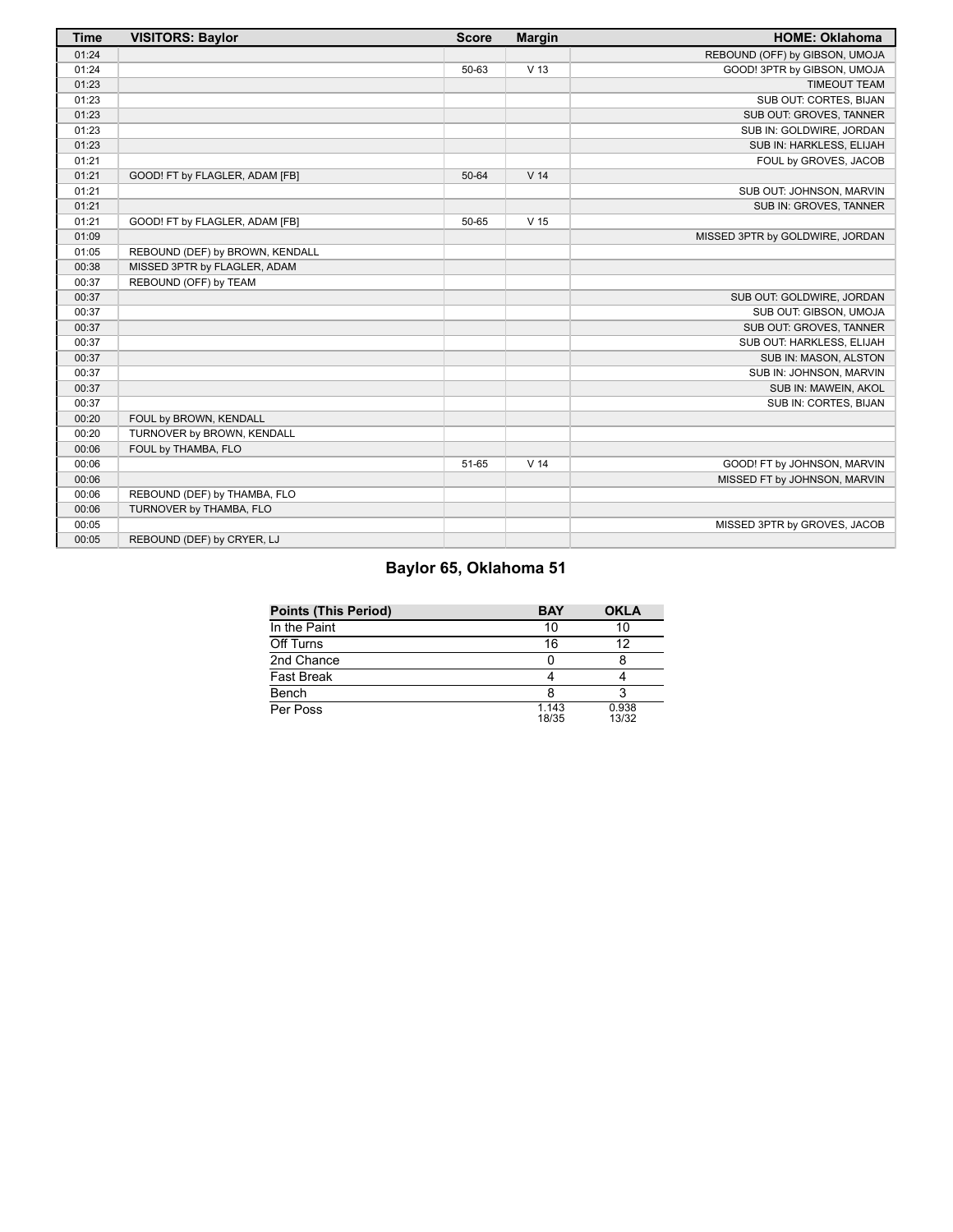### **Official Scoring/Possession Reference Chart Baylor vs Oklahoma Period 1 January 22, 2022 at Lloyd Noble Center**



#### **Period 1**

<mark>Starters:</mark><br>Baylor: 0 THAMBA,FLO (F); 2 BROWN,KENDALL (F); 10 FLAGLER,ADAM (G); 11 AKINJO,JAMES (G); 24 MAYER,MATTHEW (F);<br>Oklahoma: 0 GOLDWIRE,JORDAN (G); 1 HILL,JALEN (F); 2 GIBSON,UMOJA (G); 35 GROVES,TANNER (F); 55 HA

| <b>Time</b> | <b>VISITORS: Baylor</b>                                | <b>Score</b> | <b>Margin</b>   | <b>HOME: Oklahoma</b>               |
|-------------|--------------------------------------------------------|--------------|-----------------|-------------------------------------|
| 18:48       | GOOD! DUNK by THAMBA, FLO                              | $0 - 2$      | V <sub>2</sub>  |                                     |
| 18:00       | GOOD! DUNK by MAYER, MATTHEW                           | $0 - 4$      | V <sub>4</sub>  |                                     |
| 15:52       | GOOD! LAYUP by BROWN, KENDALL                          | $0-6$        | $V_6$           |                                     |
| 15:52       | GOOD! FT by BROWN, KENDALL                             | $0 - 7$      | V <sub>7</sub>  |                                     |
| 15:05       | GOOD! 3PTR by CRYER, LJ                                | $0 - 10$     | V <sub>10</sub> |                                     |
| 14:34       |                                                        | $2 - 10$     | V8              | GOOD! JUMPER by HARKLESS, ELIJAH    |
| 14:11       | GOOD! JUMPER by TCHAMWA TCHATCHOUA,<br><b>JONATHAN</b> | $2 - 12$     | $V$ 10          |                                     |
| 13:35       |                                                        | $4 - 12$     | V8              | GOOD! DUNK by MAWEIN, AKOL          |
| 13:04       |                                                        | $7 - 12$     | V <sub>5</sub>  | GOOD! 3PTR by GIBSON, UMOJA         |
| 11:07       |                                                        | $9 - 12$     | V <sub>3</sub>  | GOOD! LAYUP by MAWEIN, AKOL         |
| 10:22       |                                                        | $11 - 12$    | V <sub>1</sub>  | GOOD! JUMPER by HARKLESS, ELIJAH    |
| 08:37       | GOOD! 3PTR by CRYER, LJ                                | $11 - 15$    | V <sub>4</sub>  |                                     |
| 08:06       |                                                        | $13 - 15$    | V <sub>2</sub>  | GOOD! JUMPER by HARKLESS, ELIJAH    |
| 07:15       |                                                        | $14 - 15$    | V <sub>1</sub>  | GOOD! FT by GIBSON, UMOJA           |
| 07:15       |                                                        | $15 - 15$    | T               | GOOD! FT by GIBSON, UMOJA           |
| 06:44       |                                                        | $17 - 15$    | H <sub>2</sub>  | GOOD! LAYUP by GOLDWIRE, JORDAN     |
| 05:47       |                                                        | 19-15        | H <sub>4</sub>  | GOOD! LAYUP by JOHNSON, MARVIN [FB] |
| 04:59       | GOOD! LAYUP by FLAGLER, ADAM                           | 19-17        | H <sub>2</sub>  |                                     |
| 04:33       |                                                        | $21 - 17$    | H <sub>4</sub>  | GOOD! LAYUP by JOHNSON, MARVIN      |
| 03:28       | GOOD! LAYUP by MAYER, MATTHEW                          | $21 - 19$    | H <sub>2</sub>  |                                     |
| 02:33       | GOOD! LAYUP by MAYER, MATTHEW                          | $21 - 21$    | T               |                                     |
| 02:07       | GOOD! LAYUP by CRYER, LJ                               | $21 - 23$    | V <sub>2</sub>  |                                     |
| 00:41       | GOOD! LAYUP by THAMBA, FLO                             | $21 - 25$    | V <sub>4</sub>  |                                     |

**Baylor 25, Oklahoma 21**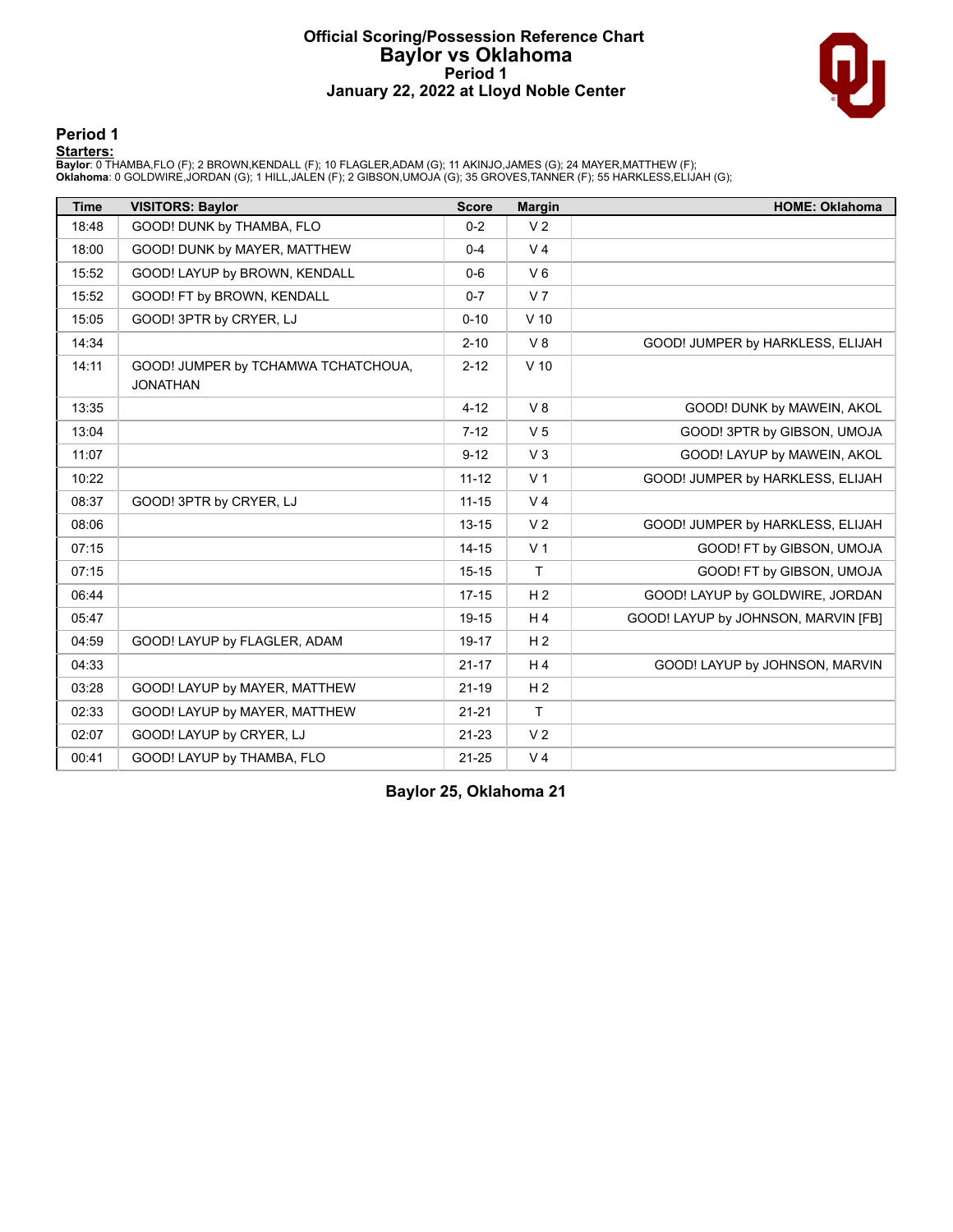#### **Official Scoring/Possession Reference Chart Baylor vs Oklahoma Period 2 January 22, 2022 at Lloyd Noble Center**



### **Period 2**

#### **Starters:**

Baylor: 0 THAMBA,FLO (F); 2 BROWN,KENDALL (F); 10 FLAGLER,ADAM (G); 11 AKINJO,JAMES (G); 24 MAYER,MATTHEW (F);<br>**Oklahoma**: 0 GOLDWIRE,JORDAN (G); 1 HILL,JALEN (F); 2 GIBSON,UMOJA (G); 35 GROVES,TANNER (F); 55 HARKLESS,ELIJ

| <b>Time</b> | <b>VISITORS: Baylor</b>                                | <b>Score</b> | <b>Margin</b>   | <b>HOME: Oklahoma</b>                |
|-------------|--------------------------------------------------------|--------------|-----------------|--------------------------------------|
| 19:43       | GOOD! 3PTR by FLAGLER, ADAM                            | 21-28        | V <sub>7</sub>  |                                      |
| 18:54       | GOOD! FT by THAMBA, FLO                                | 21-29        | V8              |                                      |
| 18:54       | GOOD! FT by THAMBA, FLO                                | 21-30        | V <sub>9</sub>  |                                      |
| 18:20       | GOOD! 3PTR by MAYER, MATTHEW                           | 21-33        | V <sub>12</sub> |                                      |
| 17:44       |                                                        | 23-33        | $V$ 10          | GOOD! LAYUP by MAWEIN, AKOL          |
| 17:37       | GOOD! LAYUP by BROWN, KENDALL                          | 23-35        | V <sub>12</sub> |                                      |
| 17:37       | GOOD! FT by BROWN, KENDALL                             | 23-36        | V <sub>13</sub> |                                      |
| 17:08       |                                                        | 25-36        | $V$ 11          | GOOD! LAYUP by HARKLESS, ELIJAH [FB] |
| 15:59       | GOOD! LAYUP by FLAGLER, ADAM                           | 25-38        | V <sub>13</sub> |                                      |
| 15:06       | GOOD! JUMPER by TCHAMWA TCHATCHOUA,<br><b>JONATHAN</b> | 25-40        | V <sub>15</sub> |                                      |
| 14:46       |                                                        | 27-40        | V <sub>13</sub> | GOOD! LAYUP by GROVES, TANNER        |
| 14:13       |                                                        | $30 - 40$    | $V$ 10          | GOOD! 3PTR by GROVES, TANNER         |
| 13:53       | GOOD! FT by BROWN, KENDALL                             | $30 - 41$    | V <sub>11</sub> |                                      |
| 13:53       | GOOD! FT by BROWN, KENDALL                             | 30-42        | V <sub>12</sub> |                                      |
| 12:29       | GOOD! LAYUP by FLAGLER, ADAM                           | 30-44        | V <sub>14</sub> |                                      |
| 10:34       |                                                        | 32-44        | V <sub>12</sub> | GOOD! LAYUP by GROVES, TANNER        |
| 10:09       |                                                        | 34-44        | $V$ 10          | GOOD! DUNK by HILL, JALEN [FB]       |
| 09:31       | GOOD! FT by THAMBA, FLO                                | 34-45        | $V$ 11          |                                      |
| 09:17       |                                                        | 37-45        | V 8             | GOOD! 3PTR by GIBSON, UMOJA          |
| 07:44       |                                                        | 40-45        | V <sub>5</sub>  | GOOD! 3PTR by GROVES, TANNER         |
| 07:14       |                                                        | 41-45        | V <sub>4</sub>  | GOOD! FT by HARKLESS, ELIJAH         |
| 07:14       |                                                        | 42-45        | $V_3$           | GOOD! FT by HARKLESS, ELIJAH         |
| 06:49       | GOOD! LAYUP by AKINJO, JAMES                           | 42-47        | V <sub>5</sub>  |                                      |
| 06:18       | GOOD! FT by CRYER, LJ                                  | 42-48        | $V_6$           |                                      |
| 06:18       | GOOD! FT by CRYER, LJ                                  | 42-49        | V <sub>7</sub>  |                                      |
| 06:18       | GOOD! FT by CRYER, LJ                                  | 42-50        | V8              |                                      |
| 06:18       | GOOD! FT by CRYER, LJ                                  | 42-51        | V <sub>9</sub>  |                                      |
| 05:39       |                                                        | 44-51        | V <sub>7</sub>  | GOOD! JUMPER by GIBSON, UMOJA        |
| 04:38       | GOOD! 3PTR by MAYER, MATTHEW                           | 44-54        | $V$ 10          |                                      |
| 04:20       | GOOD! FT by BROWN, KENDALL [FB]                        | 44-55        | $V$ 11          |                                      |
| 04:20       | GOOD! FT by BROWN, KENDALL [FB]                        | 44-56        | V <sub>12</sub> |                                      |
| 03:41       | GOOD! JUMPER by FLAGLER, ADAM                          | 44-58        | V <sub>14</sub> |                                      |
| 02:45       |                                                        | 46-58        | V <sub>12</sub> | GOOD! JUMPER by HARKLESS, ELIJAH     |
| 02:14       | GOOD! 3PTR by FLAGLER, ADAM                            | 46-61        | V <sub>15</sub> |                                      |
| 01:36       | GOOD! LAYUP by CRYER, LJ                               | 46-63        | V 17            |                                      |
| 01:24       |                                                        | 47-63        | V <sub>16</sub> | GOOD! FT by GROVES, TANNER           |
| 01:24       |                                                        | 50-63        | V <sub>13</sub> | GOOD! 3PTR by GIBSON, UMOJA          |
| 01:21       | GOOD! FT by FLAGLER, ADAM [FB]                         | 50-64        | V <sub>14</sub> |                                      |
| 01:21       | GOOD! FT by FLAGLER, ADAM [FB]                         | 50-65        | V <sub>15</sub> |                                      |
| 00:06       |                                                        | 51-65        | V <sub>14</sub> | GOOD! FT by JOHNSON, MARVIN          |

**Baylor 65, Oklahoma 51**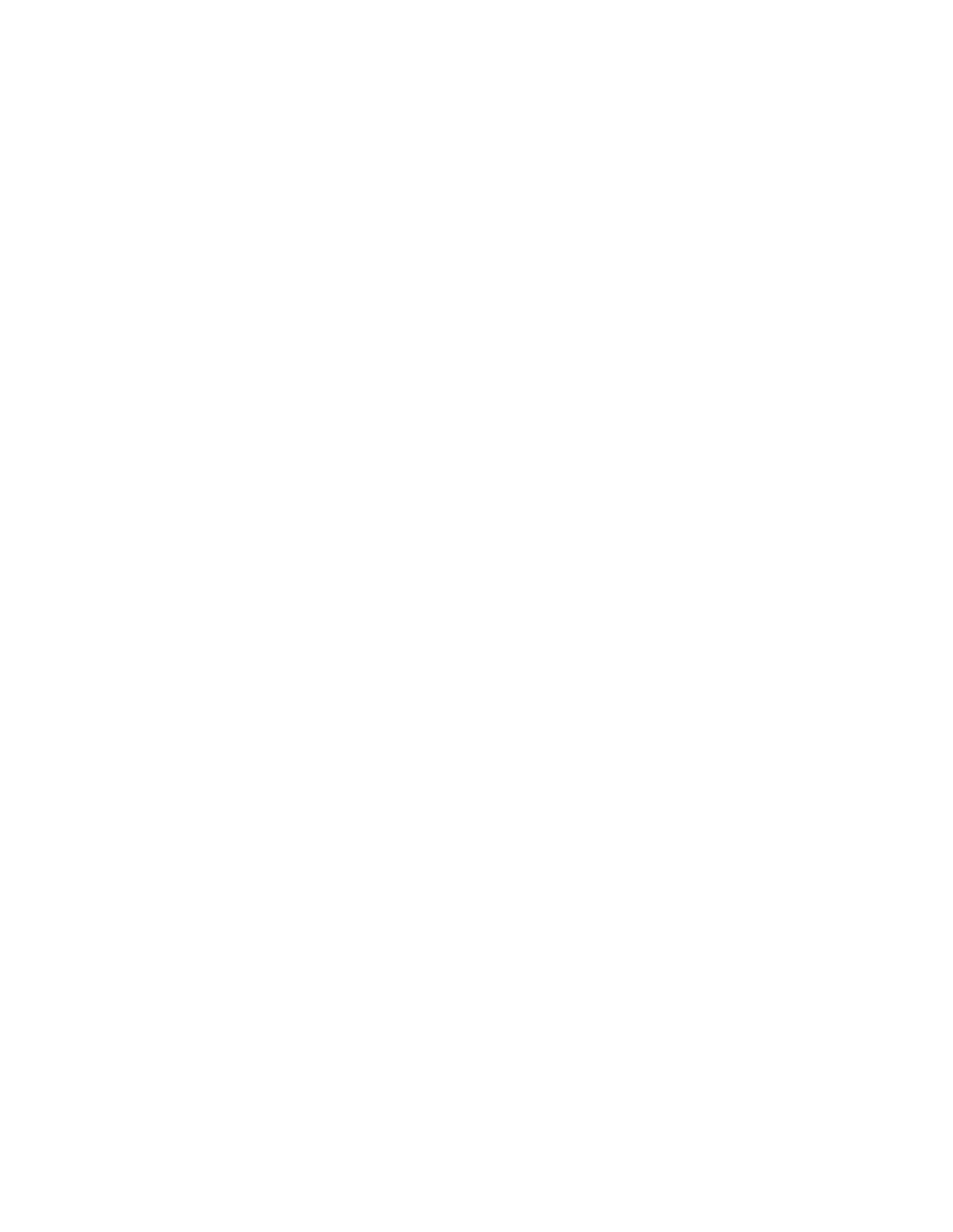#### **Official Substitutions Log Baylor vs Oklahoma Period 1 January 22, 2022 at Lloyd Noble Center**

| <b>VISITORS: Baylor</b>                  | Time  | <b>Score</b> | <b>HOME: Oklahoma</b>                         |
|------------------------------------------|-------|--------------|-----------------------------------------------|
| 0 THAMBA, FLO                            |       |              | 0 GOLDWIRE, JORDAN                            |
| 2 BROWN, KENDALL                         |       |              | 1 HILL, JALEN                                 |
| 10 FLAGLER, ADAM                         |       |              | 2 GIBSON, UMOJA                               |
| 11 AKINJO, JAMES                         |       |              | 35 GROVES, TANNER                             |
| 24 MAYER, MATTHEW                        |       |              | 55 HARKLESS, ELIJAH                           |
|                                          | 17:13 | $4 - 0$      | SUB OUT: HILL, JALEN                          |
|                                          | 17:13 |              | SUB OUT: GROVES, TANNER                       |
|                                          | 17:13 |              | SUB OUT: HARKLESS, ELIJAH                     |
|                                          | 17:13 |              | SUB IN: MAWEIN, AKOL                          |
|                                          | 17:13 |              | SUB IN: CORTES, BIJAN                         |
|                                          | 17:13 |              | SUB IN: GROVES, JACOB                         |
|                                          | 15:52 | $6-0$        | SUB OUT: MAWEIN, AKOL                         |
|                                          | 15:52 |              | SUB IN: GROVES, TANNER                        |
| SUB OUT: 0 THAMBA, FLO                   | 15:52 |              |                                               |
| SUB OUT: 11 AKINJO, JAMES                | 15:52 |              |                                               |
| SUB OUT: 24 MAYER, MATTHEW               | 15:52 |              |                                               |
| SUB IN: 3 BONNER, DALE                   | 15:52 |              |                                               |
| SUB IN: 4 CRYER, LJ                      | 15:52 |              |                                               |
| SUB IN: 23 TCHAMWA TCHATCHOUA, JONATHAN  | 15:52 |              |                                               |
|                                          | 15:25 | $7-0$        | SUB OUT: GOLDWIRE, JORDAN                     |
|                                          | 15:25 |              | SUB OUT: GIBSON, UMOJA                        |
|                                          | 15:25 |              | SUB IN: HILL, JALEN                           |
|                                          | 15:25 |              | SUB IN: HARKLESS, ELIJAH                      |
|                                          | 14:15 | $10 - 2$     | SUB OUT: CORTES, BIJAN                        |
|                                          | 14:15 |              | SUB IN: GOLDWIRE, JORDAN                      |
| SUB OUT: 2 BROWN, KENDALL                | 14:15 |              |                                               |
| SUB OUT: 10 FLAGLER, ADAM                | 14:15 |              |                                               |
| SUB IN: 11 AKINJO, JAMES                 | 14:15 |              |                                               |
| SUB IN: 24 MAYER, MATTHEW                | 14:15 |              |                                               |
|                                          | 13:43 | $12 - 2$     | SUB OUT: GROVES, JACOB                        |
|                                          | 13:43 |              | SUB OUT: GROVES, TANNER                       |
|                                          | 13:43 |              | SUB IN: GIBSON, UMOJA                         |
|                                          | 13:43 |              | SUB IN: MAWEIN, AKOL                          |
| SUB OUT: 3 BONNER, DALE                  | 12:16 | $12 - 7$     |                                               |
| SUB OUT: 4 CRYER, LJ                     | 12:16 |              |                                               |
| SUB OUT: 23 TCHAMWA TCHATCHOUA, JONATHAN | 12:16 |              |                                               |
| SUB IN: 0 THAMBA, FLO                    | 12:16 |              |                                               |
| SUB IN: 2 BROWN, KENDALL                 | 12:16 |              |                                               |
| SUB IN: 10 FLAGLER, ADAM                 | 12:16 |              |                                               |
|                                          | 10:51 | $12-9$       | SUB OUT: MAWEIN, AKOL                         |
|                                          | 10:51 |              | SUB IN: GROVES, TANNER                        |
| SUB OUT: 24 MAYER, MATTHEW               | 10:51 |              |                                               |
| SUB IN: 4 CRYER, LJ                      | 10:51 |              |                                               |
| SUB OUT: 0 THAMBA, FLO                   | 08:57 | $12 - 11$    |                                               |
| SUB OUT: 2 BROWN, KENDALL                | 08:57 |              |                                               |
| SUB IN: 23 TCHAMWA TCHATCHOUA, JONATHAN  | 08:57 |              |                                               |
| SUB IN: 24 MAYER, MATTHEW                | 08:57 |              |                                               |
|                                          | 07:47 | $15 - 13$    |                                               |
|                                          | 07:47 |              | SUB OUT: HILL, JALEN<br>SUB IN: GROVES, JACOB |
|                                          | 07:47 |              |                                               |
| SUB OUT: 23 TCHAMWA TCHATCHOUA, JONATHAN |       |              |                                               |
| SUB OUT: 24 MAYER, MATTHEW               | 07:47 |              |                                               |
| SUB IN: 0 THAMBA, FLO                    | 07:47 |              |                                               |
| SUB IN: 2 BROWN, KENDALL                 | 07:47 |              |                                               |
|                                          | 07:15 | $15 - 14$    | SUB OUT: GROVES, TANNER                       |
|                                          | 07:15 |              | SUB IN: MAWEIN, AKOL                          |
| SUB OUT: 0 THAMBA, FLO                   | 07:15 |              |                                               |
| SUB IN: 23 TCHAMWA TCHATCHOUA, JONATHAN  | 07:15 |              |                                               |
|                                          | 07:15 |              | SUB OUT: GIBSON, UMOJA                        |
|                                          | 07:15 |              | SUB IN: JOHNSON, MARVIN                       |
|                                          | 05:44 | 15-19        | SUB OUT: GOLDWIRE, JORDAN                     |
|                                          | 05:44 |              | SUB IN: CORTES, BIJAN                         |
| SUB OUT: 4 CRYER, LJ                     | 05:44 |              |                                               |
| SUB OUT: 11 AKINJO, JAMES                | 05:44 |              |                                               |
| SUB IN: 3 BONNER, DALE                   | 05:44 |              |                                               |
| SUB IN: 24 MAYER, MATTHEW                | 05:44 |              |                                               |
|                                          | 05:44 |              | SUB OUT: CORTES, BIJAN                        |
|                                          | 05:44 |              | SUB IN: GOLDWIRE, JORDAN                      |
|                                          | 05:42 | 15-19        | SUB OUT: GOLDWIRE, JORDAN                     |
|                                          | 05:42 |              | SUB IN: CORTES, BIJAN                         |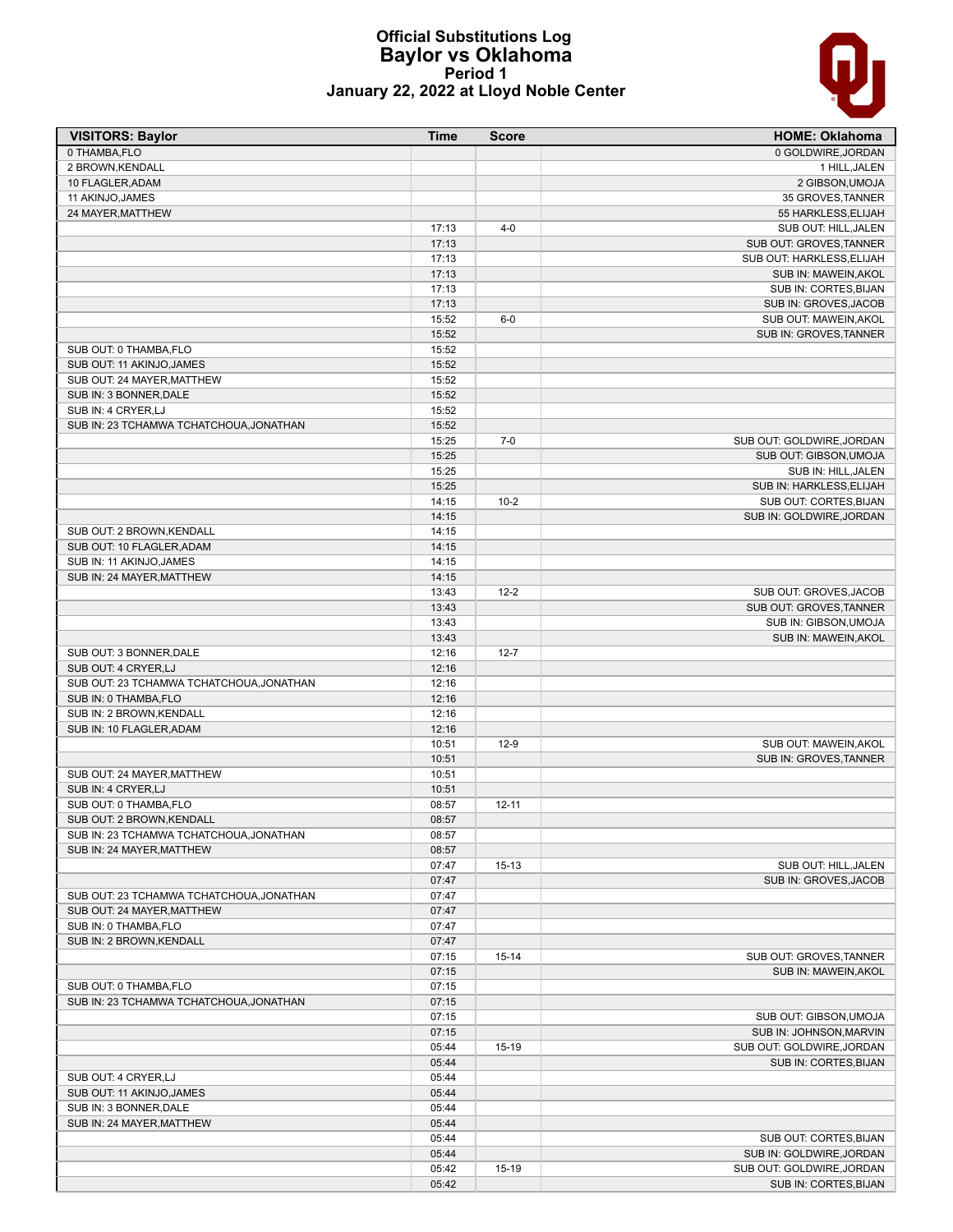| <b>VISITORS: Baylor</b>                  | <b>Time</b> | <b>Score</b> | <b>HOME: Oklahoma</b>     |
|------------------------------------------|-------------|--------------|---------------------------|
|                                          | 04:53       | $17-19$      | SUB OUT: CORTES, BIJAN    |
|                                          | 04:53       |              | SUB OUT: HARKLESS, ELIJAH |
|                                          | 04:53       |              | SUB IN: GOLDWIRE, JORDAN  |
|                                          | 04:53       |              | SUB IN: GIBSON, UMOJA     |
| SUB OUT: 23 TCHAMWA TCHATCHOUA, JONATHAN | 04:53       |              |                           |
| SUB IN: 0 THAMBA, FLO                    | 04:53       |              |                           |
|                                          | 04:20       | $17 - 21$    | SUB OUT: MAWEIN, AKOL     |
|                                          | 04:20       |              | SUB OUT: GROVES, JACOB    |
|                                          | 04:20       |              | SUB IN: HILL, JALEN       |
|                                          | 04:20       |              | SUB IN: GROVES, TANNER    |
| SUB OUT: 2 BROWN, KENDALL                | 04:20       |              |                           |
| SUB IN: 11 AKINJO, JAMES                 | 04:20       |              |                           |
| SUB OUT: 3 BONNER, DALE                  | 03:58       | $17 - 21$    |                           |
| SUB OUT: 10 FLAGLER, ADAM                | 03:58       |              |                           |
| SUB IN: 2 BROWN, KENDALL                 | 03:58       |              |                           |
| SUB IN: 4 CRYER, LJ                      | 03:58       |              |                           |
|                                          | 02:55       | 19-21        | SUB OUT: JOHNSON, MARVIN  |
|                                          | 02:55       |              | SUB OUT: GROVES, TANNER   |
|                                          | 02:55       |              | SUB IN: MAWEIN, AKOL      |
|                                          | 02:55       |              | SUB IN: HARKLESS, ELIJAH  |
|                                          | 02:20       | $21 - 21$    | SUB OUT: HILL, JALEN      |
|                                          | 02:20       |              | SUB IN: GROVES, JACOB     |
|                                          | 00:41       | $25 - 21$    | SUB OUT: MAWEIN, AKOL     |
|                                          | 00:41       |              | SUB OUT: GROVES, JACOB    |
|                                          | 00:41       |              | SUB IN: JOHNSON, MARVIN   |
|                                          | 00:41       |              | SUB IN: GROVES, TANNER    |
| SUB OUT: 24 MAYER, MATTHEW               | 00:41       |              |                           |
| SUB IN: 3 BONNER, DALE                   | 00:41       |              |                           |
|                                          | 00:12       | $25 - 21$    | SUB OUT: GIBSON, UMOJA    |
|                                          | 00:12       |              | SUB IN: MASON, ALSTON     |
| SUB OUT: 0 THAMBA, FLO                   | 00:12       |              |                           |
| SUB OUT: 2 BROWN, KENDALL                | 00:12       |              |                           |
| SUB OUT: 3 BONNER, DALE                  | 00:12       |              |                           |
| SUB IN: 10 FLAGLER, ADAM                 | 00:12       |              |                           |
| SUB IN: 23 TCHAMWA TCHATCHOUA, JONATHAN  | 00:12       |              |                           |
| SUB IN: 24 MAYER, MATTHEW                | 00:12       |              |                           |

**Baylor 25, Oklahoma 21**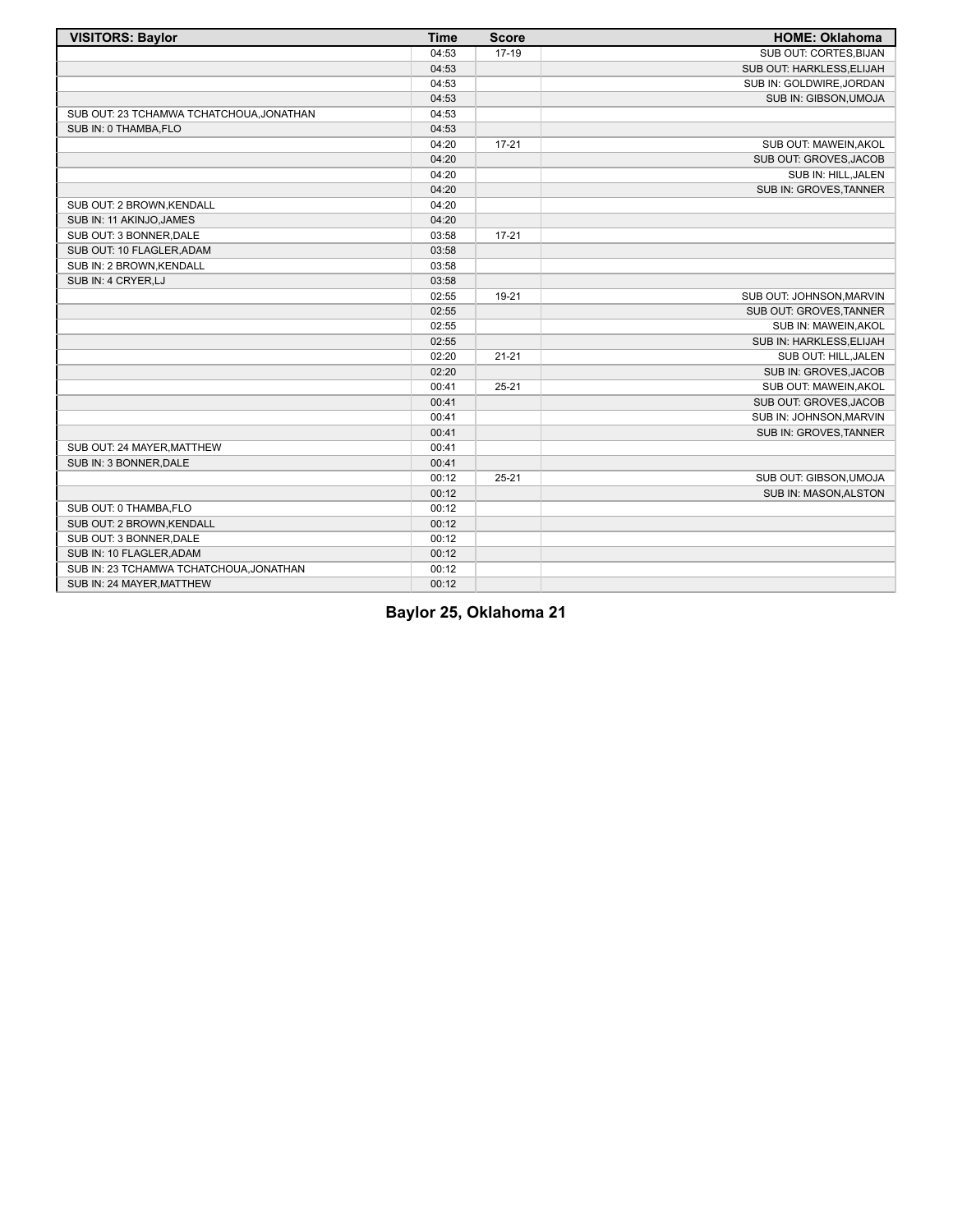#### **Official Substitutions Log Baylor vs Oklahoma Period 2 January 22, 2022 at Lloyd Noble Center**

| <b>VISITORS: Baylor</b>                                          | Time           | <b>Score</b>             | <b>HOME: Oklahoma</b>     |
|------------------------------------------------------------------|----------------|--------------------------|---------------------------|
| 0 THAMBA, FLO                                                    |                |                          | 0 GOLDWIRE, JORDAN        |
| 2 BROWN, KENDALL                                                 |                |                          | 1 HILL, JALEN             |
| 10 FLAGLER, ADAM                                                 |                |                          | 2 GIBSON, UMOJA           |
| 11 AKINJO, JAMES                                                 |                |                          | 35 GROVES, TANNER         |
| 24 MAYER, MATTHEW                                                |                |                          | 55 HARKLESS, ELIJAH       |
|                                                                  | 20:00          | $\overline{\phantom{a}}$ | SUB OUT: MASON, ALSTON    |
|                                                                  | 20:00          |                          | SUB OUT: JOHNSON, MARVIN  |
|                                                                  | 20:00          |                          | SUB IN: HILL, JALEN       |
|                                                                  | 20:00          |                          | SUB IN: GIBSON, UMOJA     |
| SUB OUT: 4 CRYER, LJ<br>SUB OUT: 23 TCHAMWA TCHATCHOUA, JONATHAN | 20:00          |                          |                           |
| SUB IN: 0 THAMBA.FLO                                             | 20:00          |                          |                           |
| SUB IN: 2 BROWN, KENDALL                                         | 20:00          |                          |                           |
|                                                                  | 20:00<br>18:16 | $33 - 21$                | SUB OUT: HILL, JALEN      |
|                                                                  | 18:16          |                          | SUB OUT: GROVES, TANNER   |
|                                                                  | 18:16          |                          | SUB OUT: HARKLESS, ELIJAH |
|                                                                  | 18:16          |                          | SUB IN: MAWEIN, AKOL      |
|                                                                  | 18:16          |                          | SUB IN: CORTES, BIJAN     |
|                                                                  | 18:16          |                          | SUB IN: GROVES, JACOB     |
|                                                                  | 17:37          | 35-23                    | SUB OUT: GOLDWIRE, JORDAN |
|                                                                  | 17:37          |                          | SUB OUT: GIBSON, UMOJA    |
|                                                                  | 17:37          |                          | SUB IN: JOHNSON, MARVIN   |
|                                                                  | 17:37          |                          | SUB IN: HARKLESS, ELIJAH  |
| SUB OUT: 2 BROWN, KENDALL                                        | 17:37          |                          |                           |
| SUB IN: 4 CRYER, LJ                                              | 17:37          |                          |                           |
|                                                                  | 16:29          | 36-25                    | SUB OUT: GROVES, JACOB    |
|                                                                  | 16:29          |                          | SUB IN: HILL, JALEN       |
| SUB OUT: 0 THAMBA, FLO                                           | 16:29          |                          |                           |
| SUB OUT: 24 MAYER, MATTHEW                                       | 16:29          |                          |                           |
| SUB IN: 2 BROWN, KENDALL                                         | 16:29          |                          |                           |
| SUB IN: 23 TCHAMWA TCHATCHOUA, JONATHAN                          | 16:29          |                          |                           |
|                                                                  | 15:24          | 38-25                    | SUB OUT: JOHNSON, MARVIN  |
|                                                                  | 15:24          |                          | SUB OUT: MAWEIN, AKOL     |
|                                                                  | 15:24          |                          | SUB OUT: CORTES, BIJAN    |
|                                                                  | 15:24          |                          | SUB IN: GOLDWIRE, JORDAN  |
|                                                                  | 15:24          |                          | SUB IN: GIBSON, UMOJA     |
|                                                                  | 15:24          |                          | SUB IN: GROVES, TANNER    |
| SUB OUT: 10 FLAGLER, ADAM                                        | 13:53          | 41-30                    |                           |
| SUB IN: 24 MAYER, MATTHEW                                        | 13:53          |                          |                           |
| SUB OUT: 23 TCHAMWA TCHATCHOUA, JONATHAN                         | 13:35          | 42-30                    |                           |
| SUB IN: 0 THAMBA, FLO                                            | 13:35          |                          |                           |
| SUB OUT: 11 AKINJO, JAMES                                        | 12:44          | 42-30                    |                           |
| SUB IN: 10 FLAGLER, ADAM                                         | 12:44          |                          |                           |
|                                                                  | 12:10          | 44-30                    | SUB OUT: HILL, JALEN      |
|                                                                  | 12:10          |                          | SUB IN: JOHNSON, MARVIN   |
| SUB OUT: 4 CRYER, LJ<br>SUB OUT: 24 MAYER, MATTHEW               | 11:32<br>11:32 | 44-30                    |                           |
| SUB IN: 3 BONNER, DALE                                           | 11:32          |                          |                           |
| SUB IN: 11 AKINJO, JAMES                                         | 11:32          |                          |                           |
|                                                                  | 10:57          | 44-30                    | SUB OUT: JOHNSON, MARVIN  |
|                                                                  | 10:57          |                          | SUB OUT: HARKLESS, ELIJAH |
|                                                                  | 10:57          |                          | SUB IN: HILL, JALEN       |
|                                                                  | 10:57          |                          | SUB IN: CORTES, BIJAN     |
| SUB OUT: 3 BONNER, DALE                                          | 09:31          | 44-34                    |                           |
| SUB IN: 4 CRYER, LJ                                              | 09:31          |                          |                           |
| SUB OUT: 0 THAMBA, FLO                                           | 09:31          |                          |                           |
| SUB IN: 23 TCHAMWA TCHATCHOUA, JONATHAN                          | 09:31          |                          |                           |
|                                                                  | 08:02          | 45-37                    | SUB OUT: GOLDWIRE, JORDAN |
|                                                                  | 08:02          |                          | SUB IN: HARKLESS, ELIJAH  |
| SUB OUT: 23 TCHAMWA TCHATCHOUA, JONATHAN                         | 08:02          |                          |                           |
| SUB IN: 0 THAMBA, FLO                                            | 08:02          |                          |                           |
| SUB OUT: 10 FLAGLER, ADAM                                        | 06:46          | 47-42                    |                           |
| SUB IN: 24 MAYER, MATTHEW                                        | 06:46          |                          |                           |
|                                                                  | 06:46          |                          | SUB OUT: CORTES, BIJAN    |
|                                                                  | 06:46          |                          | SUB IN: GOLDWIRE, JORDAN  |
|                                                                  | 05:51          | 51-42                    | SUB OUT: GROVES, TANNER   |
|                                                                  | 05:51          |                          | SUB IN: MAWEIN, AKOL      |
| SUB OUT: 11 AKINJO, JAMES                                        | 05:28          | 51-44                    |                           |
| SUB IN: 10 FLAGLER, ADAM                                         | 05:28          |                          |                           |